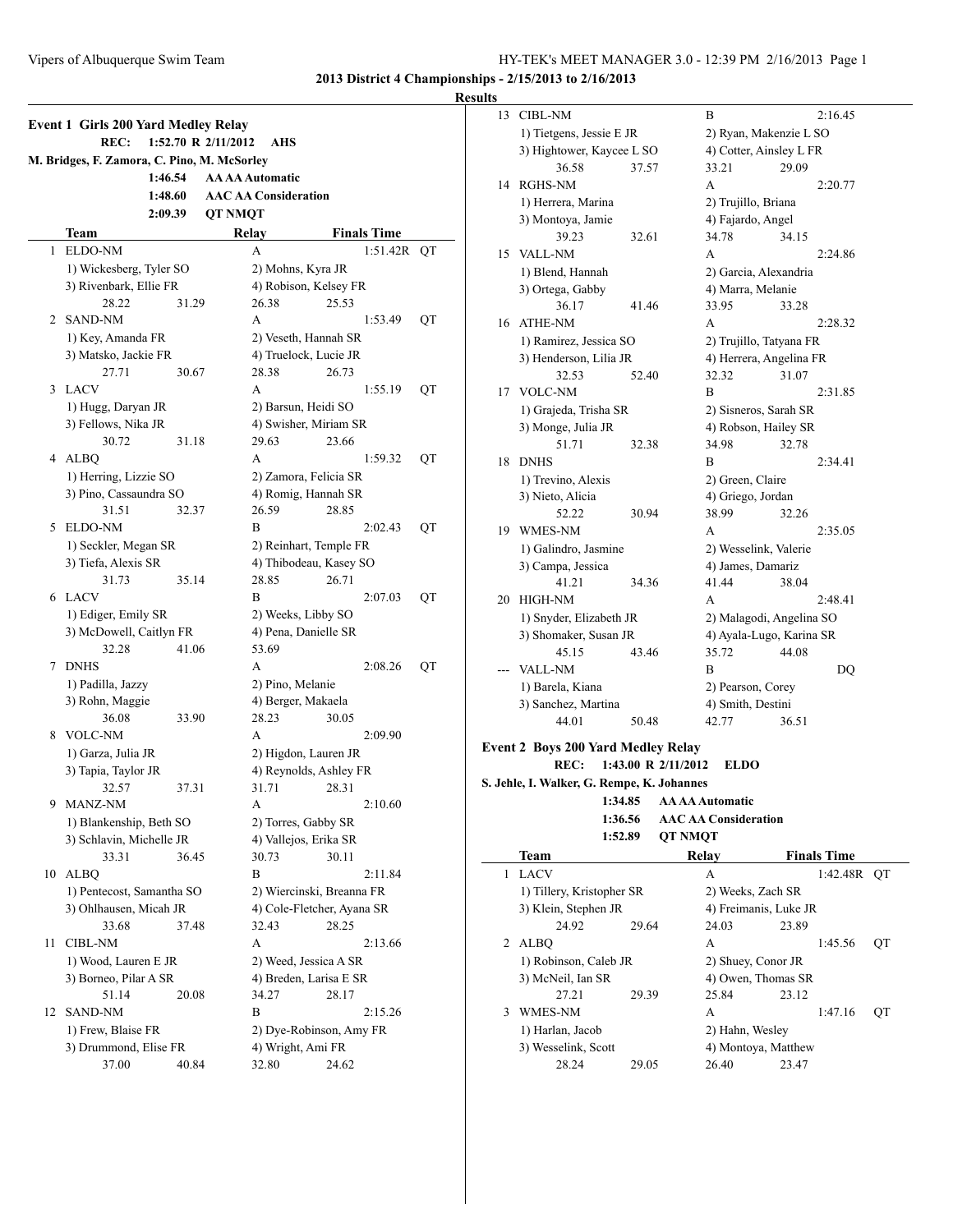### **Results**

|    | (Event 2 Boys 200 Yard Medley Relay)<br>Team  |       | Relay                                | <b>Finals Time</b>                               |    |
|----|-----------------------------------------------|-------|--------------------------------------|--------------------------------------------------|----|
| 4  | <b>SAND-NM</b>                                |       | А                                    | 1:48.02                                          | QT |
|    | 1) Romero, Estevan FR                         |       |                                      | 2) Kingsolver, Ian FR                            |    |
|    | 3) Wrons, Joey JR                             |       |                                      | 4) Gillespie, Michael SR                         |    |
|    | 27.86                                         | 29.33 | 26.71                                | 24.12                                            |    |
| 5  | ELDO-NM                                       |       | B                                    | 1:48.37                                          | QT |
|    | 1) Kenning, Brad JR                           |       |                                      | 2) Hanks, Jonah SR                               |    |
|    | 3) Roberson, Ian SR                           |       |                                      | 4) Ansolver, John SO                             |    |
|    | 29.26                                         | 30.08 | 24.81                                | 24.22                                            |    |
| 6  | <b>ELDO-NM</b>                                |       | A                                    | 1:48.55                                          | QT |
|    | 1) Jehle, Stephen SR                          |       |                                      | 2) McGregor, Davis SR                            |    |
|    | 3) Johannes, Seth FR                          |       |                                      | 4) Gullick, Hank FR                              |    |
|    | 27.78                                         | 30.50 | 26.96                                | 23.31                                            |    |
| 7  | <b>ALBQ</b>                                   |       | B                                    | 1:50.29                                          | QT |
|    | 1) Kelly, Nick JR                             |       |                                      | 2) Salazar, Lucas SR                             |    |
|    | 3) Chavez, Jude SO                            |       | 4) Slota, Evan FR                    |                                                  |    |
|    | 28.57                                         | 30.46 | 26.70                                | 24.56                                            |    |
| 8  | <b>CIBL-NM</b>                                |       | A                                    | 1:53.89                                          |    |
|    | 1) Ryan, Zak W SR                             |       |                                      | 2) Bassett, Cody R SR                            |    |
|    | 3) Gallegos, Paul D SR                        |       |                                      | 4) Smith, Matthew D SR                           |    |
|    | 31.17                                         | 30.31 | 27.44                                | 24.97                                            |    |
| 9  | <b>DNHS</b>                                   |       | A                                    | 1:55.35                                          |    |
|    | 1) Barham, Alex                               |       | 2) Barham, Chris                     |                                                  |    |
|    | 3) Lujan, Issac                               |       |                                      | 4) Herndon, Parker                               |    |
|    | 27.34                                         | 32.55 | 30.74                                | 24.72                                            |    |
| 10 | CIBL-NM                                       |       | B                                    | 1:55.70                                          |    |
|    | 1) Nowlin, Josh L JR<br>3) Dow, Ryan E JR     |       |                                      | 2) Molina, Nik D JR<br>4) Powdrell, Marcell M SO |    |
|    | 28.89                                         | 31.74 | 28.21                                | 26.86                                            |    |
| 11 | <b>LACV</b>                                   |       | В                                    | 1:58.60                                          |    |
|    | 1) Willingham, Landon FR                      |       |                                      | 2) Rigg, Nolan SO                                |    |
|    | 3) Rigg, Tanner SR                            |       |                                      | 4) Westerberg, Michael FR                        |    |
|    | 28.24                                         | 37.06 | 28.89                                | 24.41                                            |    |
| 12 | <b>VOLC-NM</b>                                |       | A                                    | 2:02.75                                          |    |
|    | 1) Lucero, Andrew JR                          |       |                                      | 2) Fredette, Josiah JR                           |    |
|    | 3) Garcia, Gabe JR                            |       |                                      | 4) Fuller, Michael SO                            |    |
|    | 34.18                                         | 33.20 | 29.74                                | 25.63                                            |    |
| 13 | <b>ATHE-NM</b>                                |       | А                                    | 2:04.50                                          |    |
|    | 1) Trujillo, Alex SR                          |       |                                      | 2) Henderson, Augustin SR                        |    |
|    | 3) Ramos, Izaiah SO                           |       |                                      | 4) Altamirano, Kaelob FR                         |    |
|    | 31.90                                         | 34.83 | 31.10                                | 26.67                                            |    |
|    | 14 VOLC-NM                                    |       | B                                    | 2:05.50                                          |    |
|    | 1) Walker, Austin SO                          |       |                                      | 2) Wardell, Jake SO                              |    |
|    | 3) Johnson, Ian FR                            |       |                                      | 4) Hendricks, Aidan SO                           |    |
|    | 33.92                                         | 34.45 | 29.55                                | 27.58                                            |    |
| 15 | RGHS-NM                                       |       | A                                    | 2:06.38                                          |    |
|    | 1) Hernandez, Carlos                          |       | 2) Lamar, Dustin                     |                                                  |    |
|    | 3) Hernandez, Gilbert                         |       |                                      | 4) Gallegos, Andrew                              |    |
|    | 32.07                                         | 33.02 | 32.51                                | 28.78                                            |    |
| 16 | <b>HIGH-NM</b>                                |       | A                                    | 2:10.44                                          |    |
|    | 1) Hughes, Jon JR                             |       |                                      | 2) Castro, Anthony SO                            |    |
|    | 3) Mark-Roberts, Thomas JR                    |       |                                      | 4) Freeman, Daniel SR                            |    |
| 17 | 36.52<br>MANZ-NM                              | 35.21 | 32.44<br>А                           | 26.27                                            |    |
|    |                                               |       |                                      | 2:13.08                                          |    |
|    | 1) Baros, Isaiah SO<br>3) Schmelzel, Jacob JR |       | 2) Watts, Bryson<br>4) Fox, David FR |                                                  |    |
|    | 34.57                                         | 35.06 | 32.90                                | 30.55                                            |    |
|    |                                               |       |                                      |                                                  |    |

| 18   | ATHE-NM                                 |                       |                | B                           |       | 2:19.56            |    |
|------|-----------------------------------------|-----------------------|----------------|-----------------------------|-------|--------------------|----|
|      | 1) Esquibel, John SR                    |                       |                | 2) Vescovi, Jeff SO         |       |                    |    |
|      | 3) Narvaez, Brandon SR                  |                       |                | 4) Head, James SO           |       |                    |    |
|      | 35.63                                   | 42.42                 |                | 31.68                       | 29.83 |                    |    |
| 19   | WMES-NM                                 |                       |                | B                           |       | 2:22.91            |    |
|      | 1) Venzor, Javier                       |                       |                | 2) Solomon, Jacob           |       |                    |    |
|      | 3) Archuleta, Tobias                    |                       |                | 4) Lopez, Angelo            |       |                    |    |
|      | 39.43                                   | 43.32                 |                | 31.65                       | 28.51 |                    |    |
| ---  | <b>SAND-NM</b>                          |                       |                | B                           |       | DQ                 |    |
|      | 1) DeWaard, Wesley SO                   |                       |                | 2) Rosales, Paul FR         |       |                    |    |
|      | 3) Giesen, Lukas                        |                       |                | 4) Reid, Zurich SO          |       |                    |    |
|      | 43.99                                   | 33.55                 |                | 30.55                       | 34.83 |                    |    |
|      |                                         |                       |                |                             |       |                    |    |
|      | <b>Event 3 Girls 200 Yard Freestyle</b> |                       |                |                             |       |                    |    |
|      | REC:                                    | 1:55.18 R $2/12/2011$ |                | <b>Kassandra Cleto</b>      |       |                    |    |
|      |                                         | 1:49.67               |                | <b>AA AA Automatic</b>      |       |                    |    |
|      |                                         | 1:51.57               |                | <b>AAC AA Consideration</b> |       |                    |    |
|      |                                         | 2:09.09               | <b>QT NMQT</b> |                             |       |                    |    |
|      | Name                                    |                       |                | YrSchool                    |       | <b>Finals Time</b> |    |
| 1    | Morrell, Olivia                         |                       |                | SR VOLC-NM                  |       | 2:00.25            | QT |
|      | 27.78                                   | 30.80                 |                | 31.07                       | 30.60 |                    |    |
| 2    | Barsun, Heidi                           |                       |                | SO LACV                     |       | 2:06.98            | QT |
|      | 30.17                                   | 32.11                 |                | 33.08                       | 31.62 |                    |    |
| $*3$ | Wogenrich, Casi                         |                       |                | VALL-NM                     |       | 2:08.05            | QT |
|      | 29.67                                   | 33.06                 |                | 32.82                       | 32.50 |                    |    |
| $*3$ | Swisher, Miriam                         |                       |                | SR LACV                     |       | 2:08.05            | QT |
|      | 28.77                                   | 33.13                 |                | 34.46                       | 31.69 |                    |    |
| 5    | Duckett, Hannah N                       |                       |                | FR CIBL-NM                  |       | 2:09.48            |    |
|      | 29.71                                   | 32.66                 |                | 33.82                       | 33.29 |                    |    |
| 6    | Wray, Jordan                            |                       |                | SR ELDO-NM                  |       | 2:10.27            |    |
|      | 29.92                                   | 32.67                 |                | 34.25                       | 33.43 |                    |    |
| 7    | Barnes, Tessla J                        |                       |                | JR CIBL-NM                  |       | 2:10.53            |    |
|      | 30.49                                   | 32.74                 |                | 33.69                       | 33.61 |                    |    |
| 8    | Hanks, Sydney                           |                       |                | FR ELDO-NM                  |       | 2:11.46            |    |
|      | 29.45                                   | 33.36                 |                | 34.66                       | 33.99 |                    |    |
| 9    | Pino, Melanie                           |                       |                | <b>DNHS</b>                 |       | 2:14.84            |    |
|      | 31.87                                   | 34.10                 |                | 34.54                       | 34.33 |                    |    |
| 10   | McDowell, Caitlyn                       |                       |                | FR LACV                     |       | 2:17.65            |    |
|      | 31.94                                   | 36.22                 |                | 35.86                       | 33.63 |                    |    |
| 11   | McBurney, Brooke                        |                       |                | FR ALBQ                     |       | 2:19.69            |    |
|      | 32.53                                   | 35.06                 |                | 36.41                       | 35.69 |                    |    |
| 12   | Elena, Padilla                          |                       |                | JR VOLC-NM                  |       | 2:19.90            |    |
|      | 31.25                                   | 34.92                 |                | 36.79                       | 36.94 |                    |    |
| 13   | Croasdell, Emily                        |                       | SO             | <b>ALBQ</b>                 |       | 2:23.47            |    |
|      | 32.96                                   | 36.38                 |                | 38.18                       | 35.95 |                    |    |
| 14   | Ohlhausen, Micah                        |                       | JR             | <b>ALBQ</b>                 |       | 2:23.76            |    |
|      | 32.83                                   | 36.61                 |                | 37.85                       | 36.47 |                    |    |
| 15   | Hawley, Audrey                          |                       |                | SAND-NM                     |       | 2:27.80            |    |
|      | 33.05                                   | 37.11                 |                | 39.20                       | 38.44 |                    |    |
| 16   | West, Jessica                           |                       | FR             | SAND-NM                     |       | 2:27.98            |    |
|      | 33.95                                   | 37.59                 |                | 39.60                       | 36.84 |                    |    |
| 17   | Breden, Larisa E                        |                       | SR             | <b>CIBL-NM</b>              |       | 2:28.71            |    |
|      | 33.40                                   | 36.84                 |                | 38.64                       | 39.83 |                    |    |
| 18   | Baca, Kristen                           |                       | SR             | ELDO-NM                     |       | 2:31.73            |    |
|      | 31.91                                   | 37.55                 |                | 40.98                       | 41.29 |                    |    |
| 19   | Padilla, Jazzy                          |                       |                | <b>DNHS</b>                 |       | 2:39.57            |    |
|      | 35.30                                   | 39.63                 |                | 42.32                       | 42.32 |                    |    |
|      |                                         |                       |                |                             |       |                    |    |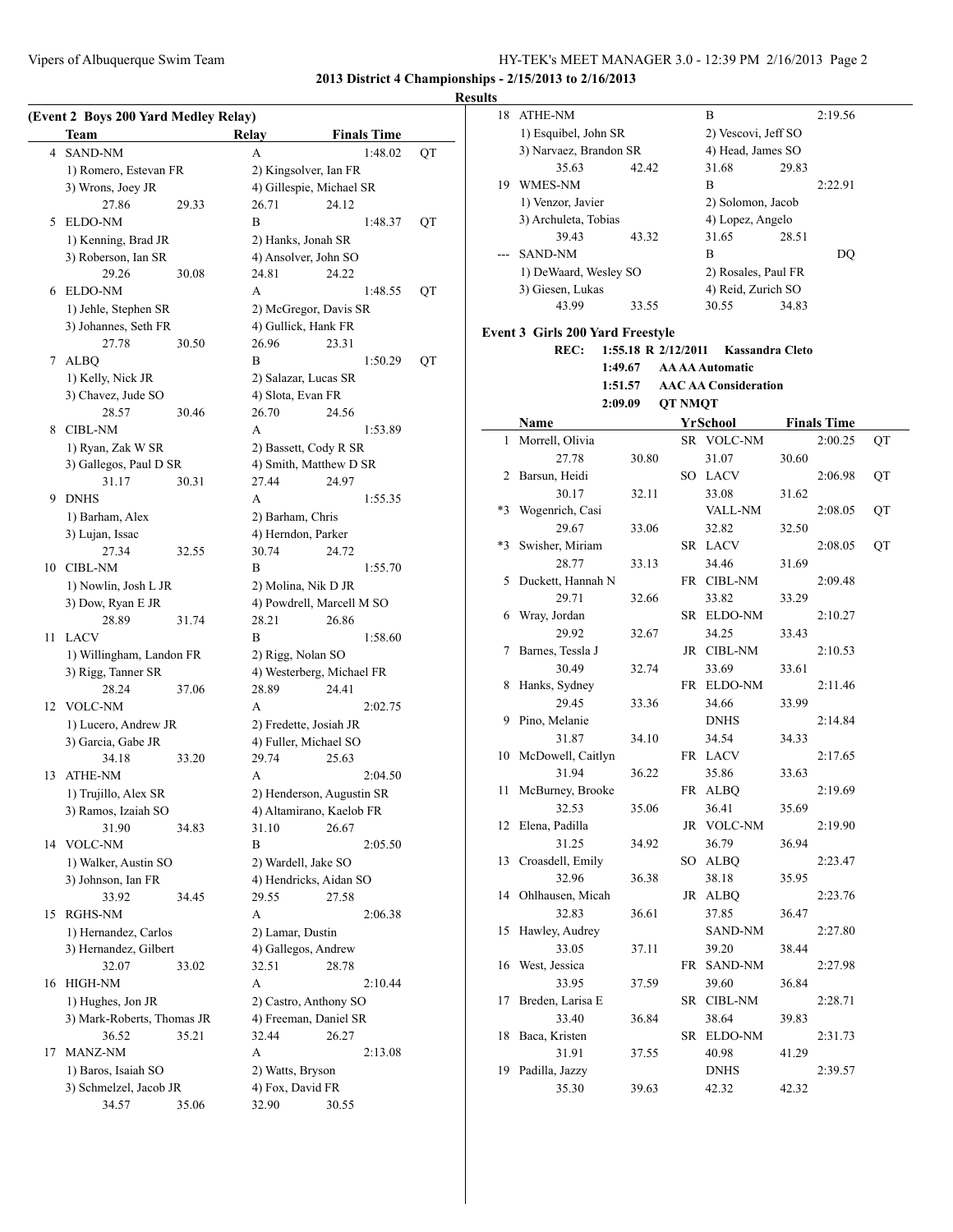**2013 District 4 Championships - 2/15/2013 to 2/16/2013**

 $\overline{a}$ 

**Results**

|    | (Event 3 Girls 200 Yard Freestyle)     |                     |                |                             |       |                    |    |
|----|----------------------------------------|---------------------|----------------|-----------------------------|-------|--------------------|----|
|    | Name                                   |                     |                | YrSchool                    |       | <b>Finals Time</b> |    |
| 20 | Pierce, Danielle                       |                     |                | FR SAND-NM                  |       | 2:40.46            |    |
|    | 36.13                                  | 40.55               |                | 42.57                       | 41.21 |                    |    |
| 21 | Monge, Julia                           |                     |                | JR VOLC-NM                  |       | 2:42.82            |    |
|    | 34.85                                  | 40.74               |                | 44.17                       | 43.06 |                    |    |
| 22 | Sanchez, Martina                       |                     |                | VALL-NM                     |       | 2:51.06            |    |
|    | 1:50.61                                | 25.55               |                | 34.90                       |       |                    |    |
| 23 | Snyder, Elizabeth                      |                     |                | JR HIGH-NM                  |       | 3:10.85            |    |
|    | 42.72                                  | 49.37               |                | 50.44                       | 48.32 |                    |    |
|    |                                        |                     |                |                             |       |                    |    |
|    | <b>Event 4 Boys 200 Yard Freestyle</b> |                     |                |                             |       |                    |    |
|    | REC:                                   | 1:44.72 R 2/11/2012 |                | <b>Kris Tillery</b>         |       |                    |    |
|    |                                        | 1:39.61             |                | <b>AA AA Automatic</b>      |       |                    |    |
|    |                                        | 1:41.26             |                | <b>AAC AA Consideration</b> |       |                    |    |
|    |                                        | 1:56.39             | <b>QT NMQT</b> |                             |       |                    |    |
|    | Name                                   |                     |                | <b>YrSchool</b>             |       | <b>Finals Time</b> |    |
| 1  | Hanks, Jonah                           |                     |                | SR ELDO-NM                  |       | 1:48.13            | QT |
|    | 24.92                                  | 27.26               |                | 27.89                       | 28.06 |                    |    |
| 2  | Babuska, Tomas                         |                     |                | SR ELDO-NM                  |       | 1:48.27            | QT |
|    | 24.82                                  | 27.02               |                | 28.15                       | 28.28 |                    |    |
| 3  | Chavez, Jude                           |                     |                | SO ALBQ                     |       | 1:51.19            | QT |
|    | 26.25                                  | 27.55               |                | 28.61                       | 28.78 |                    |    |
| 4  | Shuey, Conor                           |                     |                | JR ALBQ                     |       | 1:53.17            | QT |
|    | 25.51                                  | 28.02               |                | 29.37                       | 30.27 |                    |    |
| 5  | Harlan, Jacob                          |                     |                | WMES-NM                     |       | 1:53.68            | QT |
|    | 26.01                                  | 28.32               |                | 29.49                       | 29.86 |                    |    |
| 6  | Chavez, Dylan                          |                     |                | <b>DNHS</b>                 |       | 1:58.42            |    |
|    | 27.40                                  | 30.39               |                | 31.02                       | 29.61 |                    |    |
| 7  | Rigg, Tanner                           |                     |                | SR LACV                     |       | 2:00.87            |    |
|    | 27.69                                  | 29.91               |                | 31.23                       | 32.04 |                    |    |
| 8  | Powers, Jackson                        |                     |                | JR ELDO-NM                  |       | 2:01.49            |    |
|    | 27.91                                  | 30.11               |                | 32.22                       | 31.25 |                    |    |
| 9  | Slota, Ryan                            |                     |                | SR ALBQ                     |       | 2:02.06            |    |
|    | 27.29                                  | 29.60               |                | 31.75                       | 33.42 |                    |    |
| 10 | Barham, Alex                           |                     |                | <b>DNHS</b>                 |       | 2:08.00            |    |
|    | 28.30                                  | 32.09               |                | 34.11                       | 33.50 |                    |    |
| 11 | Barham, Chris                          |                     |                | <b>DNHS</b>                 |       | 2:12.27            |    |
|    | 29.23                                  | 33.34               |                | 35.66                       | 34.04 |                    |    |
|    | 12 Perry, Brandon                      |                     |                | FR SAND-NM                  |       | 2:12.88            |    |
|    | 29.61                                  | 33.13               |                | 35.72                       | 34.42 |                    |    |
| 13 | Johnson, Brandon L                     |                     |                | SR CIBL-NM                  |       | 2:14.36            |    |
|    | 30.15                                  | 33.44               |                | 36.11                       | 34.66 |                    |    |
| 14 | Humphries, Ben                         |                     |                | FR VOLC-NM                  |       | 2:15.90            |    |
|    | 28.18                                  | 33.27               |                | 36.89                       | 37.56 |                    |    |
| 15 | Walker, Austin                         |                     |                | SO VOLC-NM                  |       | 2:17.73            |    |
|    | 31.22                                  | 34.63               |                | 36.26                       | 35.62 |                    |    |
| 16 | Nowlin, Josh L                         |                     |                | JR CIBL-NM                  |       | 2:19.78            |    |
|    | 32.32                                  | 35.42               |                | 36.34                       | 35.70 |                    |    |
| 17 | Gonzales, Modesto                      |                     | SO             | HIGH-NM                     |       | 2:29.12            |    |
|    | 34.71                                  |                     |                | 39.70                       | 36.57 |                    |    |
|    |                                        | 38.14               |                |                             |       |                    |    |
| 18 | Narvaez, Brandon                       |                     |                | SR ATHE-NM                  |       | 2:30.04            |    |
|    | 33.21                                  | 38.49               |                | 40.22                       | 38.12 |                    |    |
| 19 | Garcia, Jared                          |                     |                | SO VOLC-NM                  |       | 2:32.97            |    |
|    | 33.08                                  | 38.99               |                | 42.48                       | 38.42 |                    |    |
| 20 | Romero, Aaron                          |                     | JR             | ATHE-NM                     |       | 2:33.37            |    |
|    | 33.53                                  | 39.39               |                | 41.34                       | 39.11 |                    |    |

| 21    | Mitchell, Qyrese                |                     |                | SO HIGH-NM                  |       | 2:37.76            |    |
|-------|---------------------------------|---------------------|----------------|-----------------------------|-------|--------------------|----|
|       | 34.74                           | 40.30               |                | 42.47                       | 40.25 |                    |    |
| 22    | Sandoval, Sydney                |                     |                | WMES-NM                     |       | 2:37.99            |    |
|       | 32.39                           | 38.22               |                | 42.91                       | 44.47 |                    |    |
| 23    | Sardar, Waris                   |                     |                | <b>CIBL-NM</b>              |       | 2:38.26            |    |
|       | 33.81                           | 39.86               |                | 42.71                       | 41.88 |                    |    |
|       | 24 Padilla, Dalton              |                     |                | WMES-NM                     |       | 2:57.54            |    |
|       | 34.24                           | 45.13               |                | 48.50                       | 49.67 |                    |    |
|       |                                 |                     |                |                             |       |                    |    |
|       | Event 5 Girls 200 Yard IM       |                     |                |                             |       |                    |    |
|       | <b>REC:</b>                     | 2:14.01 R 2/14/2009 |                | <b>Madi Bridges</b>         |       |                    |    |
|       |                                 | 2:03.36             |                | <b>AAAAAutomatic</b>        |       |                    |    |
|       |                                 | 2:05.51             |                | <b>AAC AA Consideration</b> |       |                    |    |
|       |                                 | 2:23.99             | <b>QT NMQT</b> |                             |       |                    |    |
|       | Name                            |                     |                | YrSchool                    |       | <b>Finals Time</b> |    |
| 1     | Fellows, Nika                   |                     |                | JR LACV                     |       | 2:11.28R           | QT |
|       | 28.94                           | 33.74               |                | 38.95                       | 29.65 |                    |    |
|       | 2 Zamora, Felicia               |                     |                | SR ALBQ                     |       | 2:17.83            | QT |
|       | 29.76                           | 34.62               |                | 40.62                       | 32.83 |                    |    |
| 3     | Key, Amanda                     |                     |                | FR SAND-NM                  |       | 2:20.80            | QT |
|       | 32.43                           | 34.08               |                | 42.84                       | 31.45 |                    |    |
| 4     | Tiefa, Alexis                   |                     |                | SR ELDO-NM                  |       | 2:24.81            |    |
|       | 30.64                           | 35.96               |                | 43.09                       | 35.12 |                    |    |
| 5     | Lopez, Adrianna Y               |                     |                | SO CIBL-NM                  |       | 2:25.06            |    |
|       | 42.18                           | 48.01               |                | 54.87                       |       |                    |    |
| 6     | Wickesberg, Tyler               |                     |                | SO ELDO-NM                  |       | 2:25.86            |    |
|       | 30.11                           | 35.59               |                | 46.61                       | 33.55 |                    |    |
| 7     | Mohns, Kyra                     |                     |                | JR ELDO-NM                  |       | 2:26.73            |    |
|       | 31.60                           | 38.48               |                | 41.24                       | 35.41 |                    |    |
| 8     | Matsko, Jackie                  |                     |                | FR SAND-NM                  |       | 2:31.96            |    |
|       | 31.05                           | 38.05               |                | 47.85                       | 35.01 |                    |    |
| 9     | Ripley, Josie                   |                     |                | SR LACV                     |       | 2:37.05            |    |
|       | 33.47                           | 39.93               |                | 1:23.65                     |       |                    |    |
| 10    | Cotter, Ainsley L               |                     |                | FR CIBL-NM                  |       | 2:37.52            |    |
|       | 34.78                           | 39.60               |                | 47.99                       | 35.15 |                    |    |
| 11    | Winings, Taylor                 |                     |                | SO LACV                     |       | 2:40.64            |    |
|       | 35.65                           | 42.94               |                | 46.67                       | 35.38 |                    |    |
| 12    | Tapia, Taylor                   |                     |                | JR VOLC-NM                  |       | 2:40.79            |    |
|       | 33.44                           | 39.16               |                | 49.50                       | 38.69 |                    |    |
|       | 13 Cole-Fletcher, Ayana         |                     |                | SR ALBQ                     |       | 2:43.05            |    |
|       | 34.67                           | 42.25               |                | 48.53                       | 37.60 |                    |    |
| 14    | Sarason, Sage                   |                     | SR             | <b>ALBQ</b>                 |       | 2:50.45            |    |
|       | 35.14                           | 41.66               |                | 52.48                       | 41.17 |                    |    |
| $---$ | Weed, Jessica A                 |                     | SR             | CIBL-NM                     |       | DQ                 |    |
|       | 34.56                           | 44.06               |                | 49.72                       | 44.23 |                    |    |
|       | Reynolds, Ashley                |                     | FR             | VOLC-NM                     |       | DQ                 |    |
|       | 37.06                           | 42.47               |                | 51.08                       | 37.11 |                    |    |
|       | Madigan, Reagan                 |                     | JR             | <b>VOLC-NM</b>              |       | DQ                 |    |
|       | 37.39                           | 41.09               |                | 48.99                       | 39.00 |                    |    |
|       | <b>Event 6 Boys 200 Yard IM</b> |                     |                |                             |       |                    |    |
|       | REC:                            | 2:00.02 R 2/12/2011 |                | Ian Walker                  |       |                    |    |
|       |                                 | 1:51.57             |                | <b>AA AA Automatic</b>      |       |                    |    |
|       |                                 | 1:53.52             |                | <b>AAC AA Consideration</b> |       |                    |    |
|       |                                 | 2:13.99             | <b>QT NMQT</b> |                             |       |                    |    |
|       |                                 |                     |                |                             |       |                    |    |
|       | Name                            |                     |                | YrSchool                    |       | <u>Finals Time</u> |    |
| 1     | Klein, Stephen                  |                     |                | JR LACV                     |       | 1:57.92R           | QT |
|       | 25.52                           | 28.36               |                | 35.47                       | 28.57 |                    |    |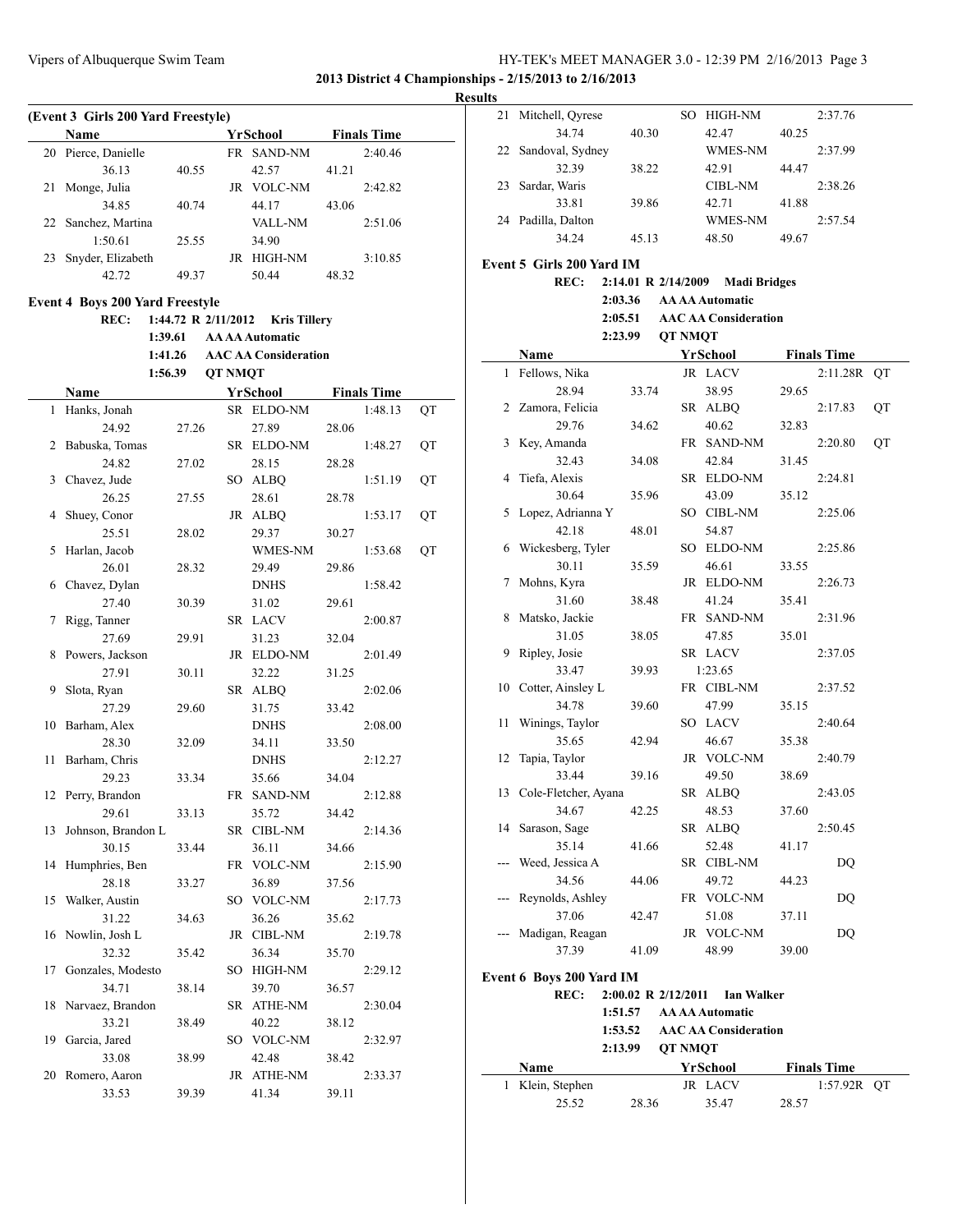**2013 District 4 Championships - 2/15/2013 to 2/16/2013**

|  | <b>Results</b> |  |
|--|----------------|--|
|  |                |  |

| (Event 6 Boys 200 Yard IM) |                      |       |  |            |       |                    |    |
|----------------------------|----------------------|-------|--|------------|-------|--------------------|----|
|                            | Name                 |       |  | YrSchool   |       | <b>Finals Time</b> |    |
| 2                          | Melchor, Edgar       |       |  | JR CIBL-NM |       | 2:03.61            | QT |
|                            | 24.99                | 30.34 |  | 37.67      | 30.61 |                    |    |
| 3                          | Hahn, Wesley         |       |  | WMES-NM    |       | 2:07.74            | QT |
|                            | 27.77                | 31.71 |  | 36.29      | 31.97 |                    |    |
| 4                          | Westerberg, Michael  |       |  | FR LACV    |       | 2:11.26            | QT |
|                            | 28.18                | 34.49 |  | 39.48      | 29.11 |                    |    |
| 5                          | McGregor, Davis      |       |  | SR ELDO-NM |       | 2:12.25            | QT |
|                            | 28.64                | 34.67 |  | 38.90      | 30.04 |                    |    |
| 6                          | Jehle, Stephen       |       |  | SR ELDO-NM |       | 2:12.49            | QT |
|                            | 27.66                | 31.50 |  | 41.87      | 31.46 |                    |    |
| 7                          | Owen, Thomas         |       |  | SR ALBQ    |       | 2:13.45            | QT |
|                            | 27.22                | 32.60 |  | 43.22      | 30.41 |                    |    |
| 8                          | Ozakyol, Addison     |       |  | SR SAND-NM |       | 2:14.36            |    |
|                            | 29.68                | 34.39 |  | 38.80      | 31.49 |                    |    |
| 9                          | Hawton, Patrick      |       |  | FR SAND-NM |       | 2:15.35            |    |
|                            | 29.14                | 32.41 |  | 42.54      | 31.26 |                    |    |
| 10                         | Jones, Quentin M     |       |  | JR CIBL-NM |       | 2:15.47            |    |
|                            | 29.97                | 36.57 |  | 37.33      | 31.60 |                    |    |
| 11                         | Salazar, Lucas       |       |  | SR ALBQ    |       | 2:16.85            |    |
|                            | 30.38                | 34.47 |  | 39.30      | 32.70 |                    |    |
| 12                         | Geck, Will           |       |  | SO VOLC-NM |       | 2:16.99            |    |
|                            | 29.17                | 32.89 |  | 42.04      | 32.89 |                    |    |
| 13                         | Montoya, Gaelon      |       |  | SO ELDO-NM |       | 2:17.07            |    |
|                            | 30.04                | 33.82 |  | 42.21      | 31.00 |                    |    |
| 14                         | Oliver, Tobias       |       |  | FR ALBQ    |       | 2:17.90            |    |
|                            | 31.24                | 34.99 |  | 40.61      | 31.06 |                    |    |
| 15                         | Rigg, Nolan          |       |  | SO LACV    |       | 2:22.53            |    |
|                            | 30.94                | 35.97 |  | 43.02      | 32.60 |                    |    |
| 16                         | Gallegos, Paul D     |       |  | SR CIBL-NM |       | 2:23.17            |    |
|                            | 27.52                | 37.35 |  | 44.82      | 33.48 |                    |    |
| 17                         | Henderson, Augustin  |       |  | SR ATHE-NM |       | 2:29.46            |    |
|                            | 33.77                | 36.90 |  | 43.90      | 34.89 |                    |    |
| 18                         | Moses, Dillion       |       |  | FR VOLC-NM |       | 2:31.29            |    |
|                            | 33.27                | 37.61 |  | 45.90      | 34.51 |                    |    |
| 19                         | Schilling, Morgan    |       |  | SR HIGH-NM |       | 2:31.82            |    |
|                            | 32.49                | 37.95 |  | 45.74      | 35.64 |                    |    |
| 20                         | Duran, Carlos        |       |  | SR VOLC-NM |       | 2:46.86            |    |
|                            | 36.66                | 43.61 |  | 52.16      | 34.43 |                    |    |
| 21                         | Castro, Anthony      |       |  | SO HIGH-NM |       | 2:50.13            |    |
|                            | 34.87                | 50.14 |  | 45.11      | 40.01 |                    |    |
| 22                         | Mark-Roberts, Thomas |       |  | JR HIGH-NM |       | 2:53.31            |    |
|                            | 1:16.44              | 58.75 |  | 38.12      |       |                    |    |
|                            |                      |       |  |            |       |                    |    |

# **Event 7 Girls 50 Yard Freestyle**

#### **REC: 25.16 R 2/11/2012 Brianna Trujillo 23.47 AA AA Automatic**

### **23.85 AAC AA Consideration 26.79 QT NMQT**

|   | <b>Name</b>         |      | YrSchool       | <b>Finals Time</b> |           |
|---|---------------------|------|----------------|--------------------|-----------|
|   | 1 Morrell, Olivia   |      | SR VOLC-NM     | 24.80R OT          |           |
|   | 2 Trujillo, Briana  |      | RGHS-NM        | 25.06R             | <b>OT</b> |
| 3 | Rohn, Maggie        |      | <b>DNHS</b>    | 26.25              | ОT        |
|   | 4 Whitezell, Harlee | SO.  | CIBI -NM       | 26.27              | ОT        |
|   | 5 Veseth, Hannah    |      | SR SAND-NM     | 26.34              | ОT        |
| 6 | Geck, Emma          |      | JR VOLC-NM     | 26.54              | ОT        |
|   | Miller, Sasha       | SR – | <b>SAND-NM</b> | 26.76              | OТ        |

| 8                        | Tiefa, Alexis       | SR        | ELDO-NM        | 26.81  |
|--------------------------|---------------------|-----------|----------------|--------|
| 9                        | Thibodeau, Kasey    |           | SO ELDO-NM     | 27.15  |
| 10                       | Truelock, Lucie     | JR        | <b>SAND-NM</b> | 27.30  |
| 11                       | Harris, Christine   |           | FR LACV        | 27.32  |
| 12                       | Banks, Kassidy      |           | SO VOLC-NM     | 27.34  |
| 13                       | Woodfield, Kelsey   |           | JR LACV        | 27.52  |
| 14                       | Reinhart, Temple    |           | FR ELDO-NM     | 27.74  |
| 15                       | Herring, Lizzie     |           | SO ALBQ        | 27.83  |
| $*16$                    | Ramirez, Jessica    |           | SO ATHE-NM     | 28.13  |
| *16                      | Jones, Savanna C    |           | FR CIBL-NM     | 28.13  |
| 18                       | Blankenship, Beth   |           | SO MANZ-NM     | 28.15  |
| 19                       | Torres, Gabby       |           | SR MANZ-NM     | 28.24  |
| 20                       | Pena, Danielle      |           | SR LACV        | 28.75  |
| 21                       | Wood, Lauren E      |           | JR CIBL-NM     | 28.76  |
| 22                       | Higdon, Lauren      |           | JR VOLC-NM     | 28.77  |
| 23                       | Shiels, Suzanne     | <b>FR</b> | <b>SAND-NM</b> | 29.05  |
| 24                       | Romig, Hannah       |           | SR ALBQ        | 29.54  |
| 25                       | Ediger, Emily       |           | SR LACV        | 29.59  |
| 26                       | Pihlaja, Crestencia |           | SO ELDO-NM     | 29.66  |
| 27                       | Garcia, Alexandria  |           | VALL-NM        | 30.04  |
| 28                       | Schneebeck, Abby    |           | SO ALBQ        | 30.30  |
| 29                       | Malagodi, Angelina  |           | SO HIGH-NM     | 30.49  |
| 30                       | Montoya, Jamie      |           | RGHS-NM        | 30.84  |
| 31                       | Borneo, Pilar A     |           | SR CIBL-NM     | 30.93  |
| 32                       | Berger, Makaela     |           | <b>DNHS</b>    | 31.11  |
| 33                       | Vallejos, Erika     |           | SR MANZ-NM     | 31.21  |
| 34                       | Gale, Marissa       |           | SR MANZ-NM     | 31.69  |
| 35                       | Herrera, Angelina   |           | FR ATHE-NM     | 31.95  |
| 36                       | Blend, Hannah       |           | VALL-NM        | 32.18  |
| 37                       | Trevino, Alexis     |           | <b>DNHS</b>    | 34.58  |
| 38                       | Shomaker, Susan     |           | JR HIGH-NM     | 34.66  |
| 39                       | Griego, Jordan      |           | <b>DNHS</b>    | 34.91  |
| 40                       | Fajardo, Angel      |           | RGHS-NM        | 35.11  |
| 41                       | Green, Claire       |           | <b>DNHS</b>    | x35.75 |
| 42                       | Pearson, Corey      |           | VALL-NM        | 36.67  |
| 43                       | Montez, Monique     |           | RGHS-NM        | 37.66  |
| 44                       | James, Damariz      |           | WMES-NM        | 40.84  |
| 45                       | Montoya, Marissa    |           | WMES-NM        | 42.52  |
| 46                       | Ayala-Lugo, Karina  |           | SR HIGH-NM     | 44.82  |
| 47                       | Watson, Jessica     |           | WMES-NM        | 45.38  |
| $\overline{\phantom{a}}$ | Vidro, Rebecca      |           | VALL-NM        | DQ     |
|                          |                     |           |                |        |

## **Event 8 Boys 50 Yard Freestyle**

 $\sim$ 

**REC: 22.02 R 2/12/2011 Bryce Lockett**

| 20.87 | <b>AA AA Automatic</b>      |
|-------|-----------------------------|
| 21.17 | <b>AAC AA Consideration</b> |

**23.79 QT NMQT**

|    | Name                   | YrSchool |                |       |           |
|----|------------------------|----------|----------------|-------|-----------|
|    | Gullick, Gus           | JR.      | ELDO-NM        | 22.39 | ОT        |
|    | 2 Strickland, Nicholas | JR.      | HIGH-NM        | 23.11 | QT        |
| 3  | Freimanis, Luke        |          | <b>JR LACV</b> | 23.62 | QT        |
| 4  | Garcia, Carlos         |          | VALL-NM        | 23.67 | <b>OT</b> |
| 5  | Romero, Estevan        |          | FR SAND-NM     | 23.75 | QT        |
| 6  | Chavez, Dylan          |          | <b>DNHS</b>    | 23.77 | <b>OT</b> |
|    | Ansolver, John         | SO.      | ELDO-NM        | 23.96 |           |
| 8  | Gamboa, Humberto       |          | VALL-NM        | 24.26 |           |
| 9  | Gillespie, Michael     | SR.      | <b>SAND-NM</b> | 24.31 |           |
| 10 | Ohea, Sean             | JR       | <b>ELDO-NM</b> | 24.32 |           |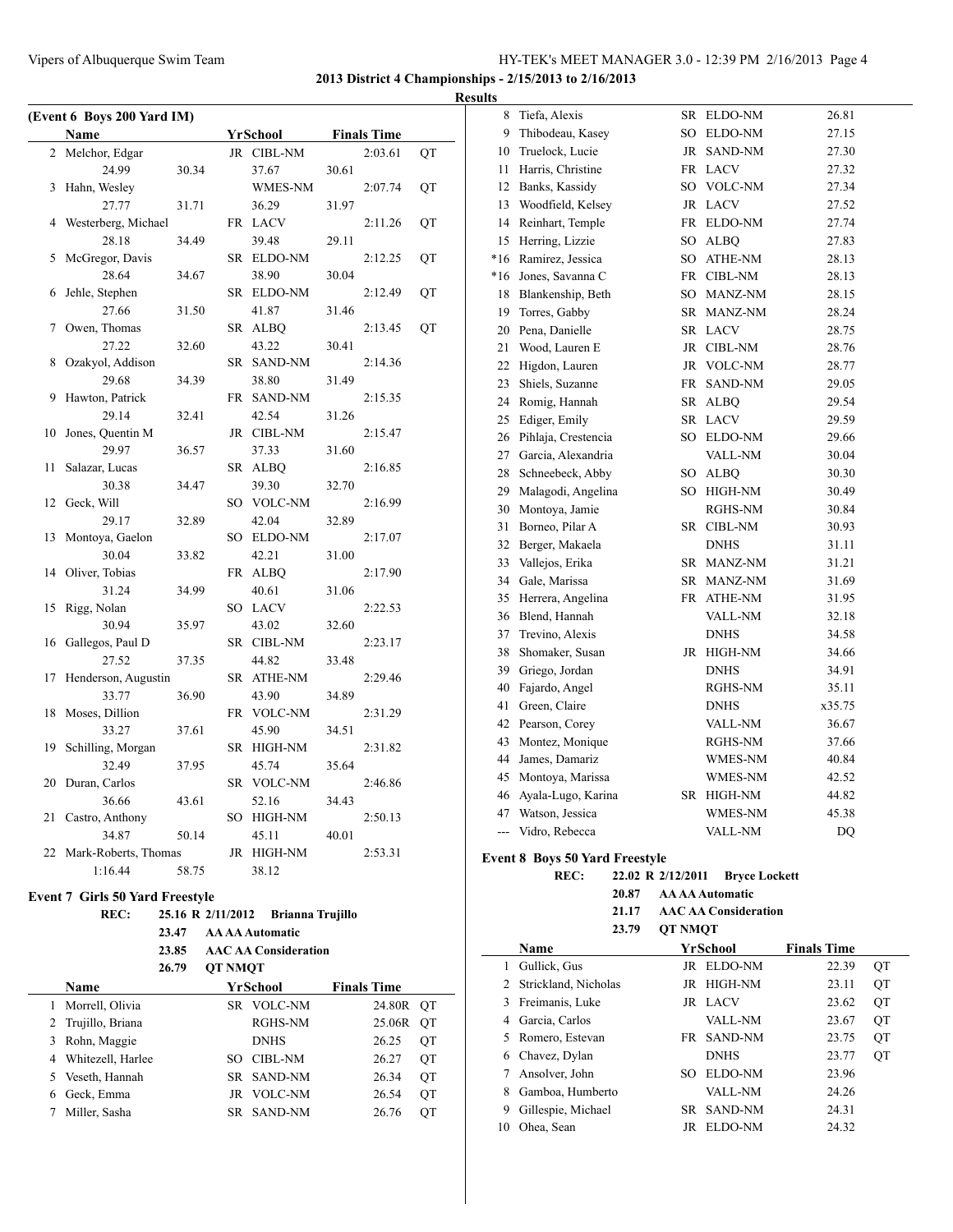**2013 District 4 Championships - 2/15/2013 to 2/16/2013**

|      |                                                 |                        |                     | <b>Results</b> |
|------|-------------------------------------------------|------------------------|---------------------|----------------|
|      | (Event 8 Boys 50 Yard Freestyle)<br><b>Name</b> | YrSchool               | <b>Finals Time</b>  | Evo            |
| 11 - | Kenning, Brad                                   | JR ELDO-NM             | 24.50               |                |
|      | 12 Pedrotty, Gus                                | SR ALBO                | 24.63               |                |
|      | 13 Smith, Matthew D                             | SR CIBL-NM             | 24.67               |                |
|      | 14 Moses, Parker                                | SR VOLC-NM             | 24.69               |                |
|      | 15 Wylie, Jesse                                 | SO MANZ-NM             | 25.13               |                |
|      | 16 Johnson, Lucian                              | <b>DNHS</b>            | 25.19               |                |
|      | 17 Simons, Pablo                                | SO ALBO                | 25.43               |                |
|      | 18 Herndon, Parker                              | <b>DNHS</b>            | 25.68               |                |
|      | 19 Tiedemann, Jurek                             | JR MANZ-NM             | 25.70               |                |
|      | 20 Ramos, Izaiah                                | SO ATHE-NM             | 26.20               |                |
|      | 21 Lamar, Dustin                                | RGHS-NM                | 26.29               |                |
|      | 22 Powdrell, Marcell M                          | SO CIBL-NM             | 26.35               |                |
|      | 23 Hudgens, Sam                                 | FR LACV                | 26.37               |                |
|      | 24 Hernandez, Carlos                            | RGHS-NM                | 26.56               |                |
|      | 25 Conner, Kameron                              | SO MANZ-NM             | 26.94               |                |
|      | 26 Altamirano, Kaelob                           | FR ATHE-NM             | 27.04               |                |
|      | 27 Rivas, Oscar                                 | <b>ALBQ</b>            | 27.16               |                |
|      | 28 Molina, Nik D                                | JR CIBL-NM             | 27.28               |                |
|      | 29 Jiron, Daniel                                | SO LACV                | 27.31               |                |
|      | 30 Kephart, Nolan                               | JR ALBQ                | 27.62               |                |
| 31   | Hendricks, Aidan                                | SO VOLC-NM             | 27.64               |                |
|      | 32 Freeman, Daniel                              | SR HIGH-NM             | 27.68               |                |
|      | 33 Wardell, Ryan                                | SO VOLC-NM             | 27.83               |                |
|      | 34 Rodriguez, Xavier                            | SO HIGH-NM             | 28.07               |                |
| 35   | Johnson, Liam                                   | FR VOLC-NM             | 28.35               |                |
|      | 36 Gallegos, Andrew                             | RGHS-NM                | 29.20               |                |
|      | 37 Quijada, Edwin                               | WMES-NM                | 29.25               |                |
|      | 38 Hashimoto, Hiroki                            | JR CIBL-NM             | 29.29               |                |
|      | 39 Baros, Isaiah                                | SO MANZ-NM             | 29.65               |                |
|      | 40 Rodriguez, Edwin                             | SO ATHE-NM             | 29.68               |                |
| 41   | Meyer, Peter                                    | SO SAND-NM             | 29.96               |                |
|      | 42 Perez, Francisco                             | WMES-NM                | 32.28               |                |
|      | 43 Perez, Oscar                                 | WMES-NM                | 33.68               |                |
|      | 44 Castro, Johnny                               | SO HIGH-NM             | 33.93               |                |
|      | 45 Alfaro, Aaron                                | WMES-NM                | 39.74               |                |
|      | Event 9 Girls 1 mtr Diving                      |                        |                     |                |
|      | REC:<br>431.25 R 2/11/2012                      | <b>Courtney Brooks</b> |                     |                |
|      | Name                                            | YrSchool               | <b>Finals Score</b> | Ev             |
| 1    | Martinez, Lauren                                | SO ELDO-NM             | 393.15              |                |
|      | 2 Martinez, Meaghan                             | SO ELDO-NM             | 355.00              |                |
|      | 3 Freimanis, Ella                               | JR LACV                | 312.65              |                |
|      | 4 Begay, Tamara                                 | SR ELDO-NM             | 288.90              |                |
| 5    | Barela, Sara                                    | SR ELDO-NM             | 249.30              |                |
| 6    | Seigel, Jenna                                   | SO LACV                | 210.40              |                |
| 7    | Campbell, Hayleigh                              | SAND-NM                | 192.85              |                |

## **Event 10 Boys 1 mtr Diving**

|   | REC:                 | 408.75 R 2/12/2010<br>Antonio Page Kahn |                     |  |
|---|----------------------|-----------------------------------------|---------------------|--|
|   | <b>Name</b>          | YrSchool                                | <b>Finals Score</b> |  |
|   | Morris, Isaac        | <b>VALL-NM</b>                          | 380.30              |  |
|   | 2 Ray, Robert        | <b>JR LACV</b>                          | 303.65              |  |
| 3 | Bassett, Cody R      | SR CIBL-NM                              | 275.60              |  |
|   | 4 Willingham, Landon | FR LACV                                 | 186.95              |  |
|   | 5 Eagle, Forest      | <b>CIBL-NM</b>                          | 186.25              |  |
| 6 | Winter, Luke         | ELDO-NM<br>SR.                          | 171.40              |  |

| <b>Event 11 Girls 100 Yard Butterfly</b><br>REC:<br>58.82 R 2/11/2012 Cassaundra Pino<br>55.39<br><b>AA AA Automatic</b><br>56.52 AAC AA Consideration<br><b>QT NMQT</b><br>1:05.89<br>YrSchool<br><b>Finals Time</b><br>Name<br>SO ALBQ<br>58.86<br>Pino, Cassaundra<br>$\mathbf{1}$<br>27.01<br>31.85<br>2 Fellows, Nika<br>JR LACV<br>1:01.41<br>28.60<br>32.81<br>Whitezell, Harlee<br>SO CIBL-NM<br>1:04.28<br>3<br>29.69<br>34.59<br>4 Scholand, Aine<br>FR SAND-NM<br>1:04.87<br>30.26<br>34.61<br>5 Swisher, Miriam<br>SR LACV<br>1:08.41<br>31.45<br>36.96<br>6 Weeks, Libby<br>SO LACV<br>1:11.64<br>34.25<br>37.39<br>Hanks, Sydney<br>FR ELDO-NM<br>7<br>1:13.02<br>32.99<br>40.03<br>8 Ohlhausen, Micah<br>JR ALBQ<br>1:13.71<br>34.47<br>39.24<br>9 Cole-Fletcher, Ayana<br>SR ALBQ<br>1:13.81<br>34.67<br>39.14<br>10 Cotter, Ainsley L<br>FR CIBL-NM<br>1:15.18<br>35.56<br>39.62<br>Wittler, Riley<br>11<br>FR ELDO-NM<br>1:19.40<br>36.27<br>43.13 |    |
|----------------------------------------------------------------------------------------------------------------------------------------------------------------------------------------------------------------------------------------------------------------------------------------------------------------------------------------------------------------------------------------------------------------------------------------------------------------------------------------------------------------------------------------------------------------------------------------------------------------------------------------------------------------------------------------------------------------------------------------------------------------------------------------------------------------------------------------------------------------------------------------------------------------------------------------------------------------------|----|
|                                                                                                                                                                                                                                                                                                                                                                                                                                                                                                                                                                                                                                                                                                                                                                                                                                                                                                                                                                      |    |
|                                                                                                                                                                                                                                                                                                                                                                                                                                                                                                                                                                                                                                                                                                                                                                                                                                                                                                                                                                      |    |
|                                                                                                                                                                                                                                                                                                                                                                                                                                                                                                                                                                                                                                                                                                                                                                                                                                                                                                                                                                      |    |
|                                                                                                                                                                                                                                                                                                                                                                                                                                                                                                                                                                                                                                                                                                                                                                                                                                                                                                                                                                      |    |
|                                                                                                                                                                                                                                                                                                                                                                                                                                                                                                                                                                                                                                                                                                                                                                                                                                                                                                                                                                      |    |
|                                                                                                                                                                                                                                                                                                                                                                                                                                                                                                                                                                                                                                                                                                                                                                                                                                                                                                                                                                      | QT |
|                                                                                                                                                                                                                                                                                                                                                                                                                                                                                                                                                                                                                                                                                                                                                                                                                                                                                                                                                                      |    |
|                                                                                                                                                                                                                                                                                                                                                                                                                                                                                                                                                                                                                                                                                                                                                                                                                                                                                                                                                                      |    |
|                                                                                                                                                                                                                                                                                                                                                                                                                                                                                                                                                                                                                                                                                                                                                                                                                                                                                                                                                                      | QT |
|                                                                                                                                                                                                                                                                                                                                                                                                                                                                                                                                                                                                                                                                                                                                                                                                                                                                                                                                                                      |    |
|                                                                                                                                                                                                                                                                                                                                                                                                                                                                                                                                                                                                                                                                                                                                                                                                                                                                                                                                                                      | QT |
|                                                                                                                                                                                                                                                                                                                                                                                                                                                                                                                                                                                                                                                                                                                                                                                                                                                                                                                                                                      |    |
|                                                                                                                                                                                                                                                                                                                                                                                                                                                                                                                                                                                                                                                                                                                                                                                                                                                                                                                                                                      | QT |
|                                                                                                                                                                                                                                                                                                                                                                                                                                                                                                                                                                                                                                                                                                                                                                                                                                                                                                                                                                      |    |
|                                                                                                                                                                                                                                                                                                                                                                                                                                                                                                                                                                                                                                                                                                                                                                                                                                                                                                                                                                      |    |
|                                                                                                                                                                                                                                                                                                                                                                                                                                                                                                                                                                                                                                                                                                                                                                                                                                                                                                                                                                      |    |
|                                                                                                                                                                                                                                                                                                                                                                                                                                                                                                                                                                                                                                                                                                                                                                                                                                                                                                                                                                      |    |
|                                                                                                                                                                                                                                                                                                                                                                                                                                                                                                                                                                                                                                                                                                                                                                                                                                                                                                                                                                      |    |
|                                                                                                                                                                                                                                                                                                                                                                                                                                                                                                                                                                                                                                                                                                                                                                                                                                                                                                                                                                      |    |
|                                                                                                                                                                                                                                                                                                                                                                                                                                                                                                                                                                                                                                                                                                                                                                                                                                                                                                                                                                      |    |
|                                                                                                                                                                                                                                                                                                                                                                                                                                                                                                                                                                                                                                                                                                                                                                                                                                                                                                                                                                      |    |
|                                                                                                                                                                                                                                                                                                                                                                                                                                                                                                                                                                                                                                                                                                                                                                                                                                                                                                                                                                      |    |
|                                                                                                                                                                                                                                                                                                                                                                                                                                                                                                                                                                                                                                                                                                                                                                                                                                                                                                                                                                      |    |
|                                                                                                                                                                                                                                                                                                                                                                                                                                                                                                                                                                                                                                                                                                                                                                                                                                                                                                                                                                      |    |
|                                                                                                                                                                                                                                                                                                                                                                                                                                                                                                                                                                                                                                                                                                                                                                                                                                                                                                                                                                      |    |
|                                                                                                                                                                                                                                                                                                                                                                                                                                                                                                                                                                                                                                                                                                                                                                                                                                                                                                                                                                      |    |
|                                                                                                                                                                                                                                                                                                                                                                                                                                                                                                                                                                                                                                                                                                                                                                                                                                                                                                                                                                      |    |
|                                                                                                                                                                                                                                                                                                                                                                                                                                                                                                                                                                                                                                                                                                                                                                                                                                                                                                                                                                      |    |
| 12 Sarason, Sage<br>SR ALBQ<br>1:20.09                                                                                                                                                                                                                                                                                                                                                                                                                                                                                                                                                                                                                                                                                                                                                                                                                                                                                                                               |    |
| 36.07<br>44.02                                                                                                                                                                                                                                                                                                                                                                                                                                                                                                                                                                                                                                                                                                                                                                                                                                                                                                                                                       |    |
| Tietgens, Jessie E<br>JR CIBL-NM<br>13<br>1:21.00                                                                                                                                                                                                                                                                                                                                                                                                                                                                                                                                                                                                                                                                                                                                                                                                                                                                                                                    |    |
| 38.72<br>42.28                                                                                                                                                                                                                                                                                                                                                                                                                                                                                                                                                                                                                                                                                                                                                                                                                                                                                                                                                       |    |
| Morley, Beth<br>SO ELDO-NM<br>14<br>1:24.91                                                                                                                                                                                                                                                                                                                                                                                                                                                                                                                                                                                                                                                                                                                                                                                                                                                                                                                          |    |
| 38.86<br>46.05                                                                                                                                                                                                                                                                                                                                                                                                                                                                                                                                                                                                                                                                                                                                                                                                                                                                                                                                                       |    |
| Sisneros, Sarah<br>15<br>SR VOLC-NM<br>1:28.31                                                                                                                                                                                                                                                                                                                                                                                                                                                                                                                                                                                                                                                                                                                                                                                                                                                                                                                       |    |
| 42.25<br>46.06                                                                                                                                                                                                                                                                                                                                                                                                                                                                                                                                                                                                                                                                                                                                                                                                                                                                                                                                                       |    |
| 16 Monge, Julia<br>JR VOLC-NM<br>1:30.09                                                                                                                                                                                                                                                                                                                                                                                                                                                                                                                                                                                                                                                                                                                                                                                                                                                                                                                             |    |
| 39.43<br>50.66                                                                                                                                                                                                                                                                                                                                                                                                                                                                                                                                                                                                                                                                                                                                                                                                                                                                                                                                                       |    |
| 17 Nieto, Alicia<br><b>DNHS</b><br>1:30.74                                                                                                                                                                                                                                                                                                                                                                                                                                                                                                                                                                                                                                                                                                                                                                                                                                                                                                                           |    |
| 41.80<br>48.94                                                                                                                                                                                                                                                                                                                                                                                                                                                                                                                                                                                                                                                                                                                                                                                                                                                                                                                                                       |    |
| <b>Event 12 Boys 100 Yard Butterfly</b>                                                                                                                                                                                                                                                                                                                                                                                                                                                                                                                                                                                                                                                                                                                                                                                                                                                                                                                              |    |
| 52.92 R 2/12/2012 Dorian Holler<br><b>REC:</b>                                                                                                                                                                                                                                                                                                                                                                                                                                                                                                                                                                                                                                                                                                                                                                                                                                                                                                                       |    |
| <b>AAAAAutomatic</b><br>49.79                                                                                                                                                                                                                                                                                                                                                                                                                                                                                                                                                                                                                                                                                                                                                                                                                                                                                                                                        |    |
| <b>AAC AA Consideration</b><br>50.74                                                                                                                                                                                                                                                                                                                                                                                                                                                                                                                                                                                                                                                                                                                                                                                                                                                                                                                                 |    |
| 1:00.09<br><b>OT NMOT</b>                                                                                                                                                                                                                                                                                                                                                                                                                                                                                                                                                                                                                                                                                                                                                                                                                                                                                                                                            |    |
| Name<br>YrSchool<br><b>Finals Time</b>                                                                                                                                                                                                                                                                                                                                                                                                                                                                                                                                                                                                                                                                                                                                                                                                                                                                                                                               |    |
| Melchor, Edgar<br>JR CIBL-NM<br>54.41<br>1                                                                                                                                                                                                                                                                                                                                                                                                                                                                                                                                                                                                                                                                                                                                                                                                                                                                                                                           | QT |
| 24.98<br>29.43                                                                                                                                                                                                                                                                                                                                                                                                                                                                                                                                                                                                                                                                                                                                                                                                                                                                                                                                                       |    |
| Tillery, Kristopher<br>SR LACV<br>55.64<br>2                                                                                                                                                                                                                                                                                                                                                                                                                                                                                                                                                                                                                                                                                                                                                                                                                                                                                                                         | QT |
| 25.81<br>29.83                                                                                                                                                                                                                                                                                                                                                                                                                                                                                                                                                                                                                                                                                                                                                                                                                                                                                                                                                       |    |
| 3 Owen, Thomas<br>SR ALBQ<br>58.51                                                                                                                                                                                                                                                                                                                                                                                                                                                                                                                                                                                                                                                                                                                                                                                                                                                                                                                                   | QT |
| 27.35<br>31.16                                                                                                                                                                                                                                                                                                                                                                                                                                                                                                                                                                                                                                                                                                                                                                                                                                                                                                                                                       |    |
| 4 Westerberg, Michael<br>FR LACV<br>58.76                                                                                                                                                                                                                                                                                                                                                                                                                                                                                                                                                                                                                                                                                                                                                                                                                                                                                                                            | QT |
| 27.71<br>31.05                                                                                                                                                                                                                                                                                                                                                                                                                                                                                                                                                                                                                                                                                                                                                                                                                                                                                                                                                       |    |
| 59.39<br>5 McCallon, Austin<br>JR ELDO-NM<br>QT                                                                                                                                                                                                                                                                                                                                                                                                                                                                                                                                                                                                                                                                                                                                                                                                                                                                                                                      |    |

27.85 31.54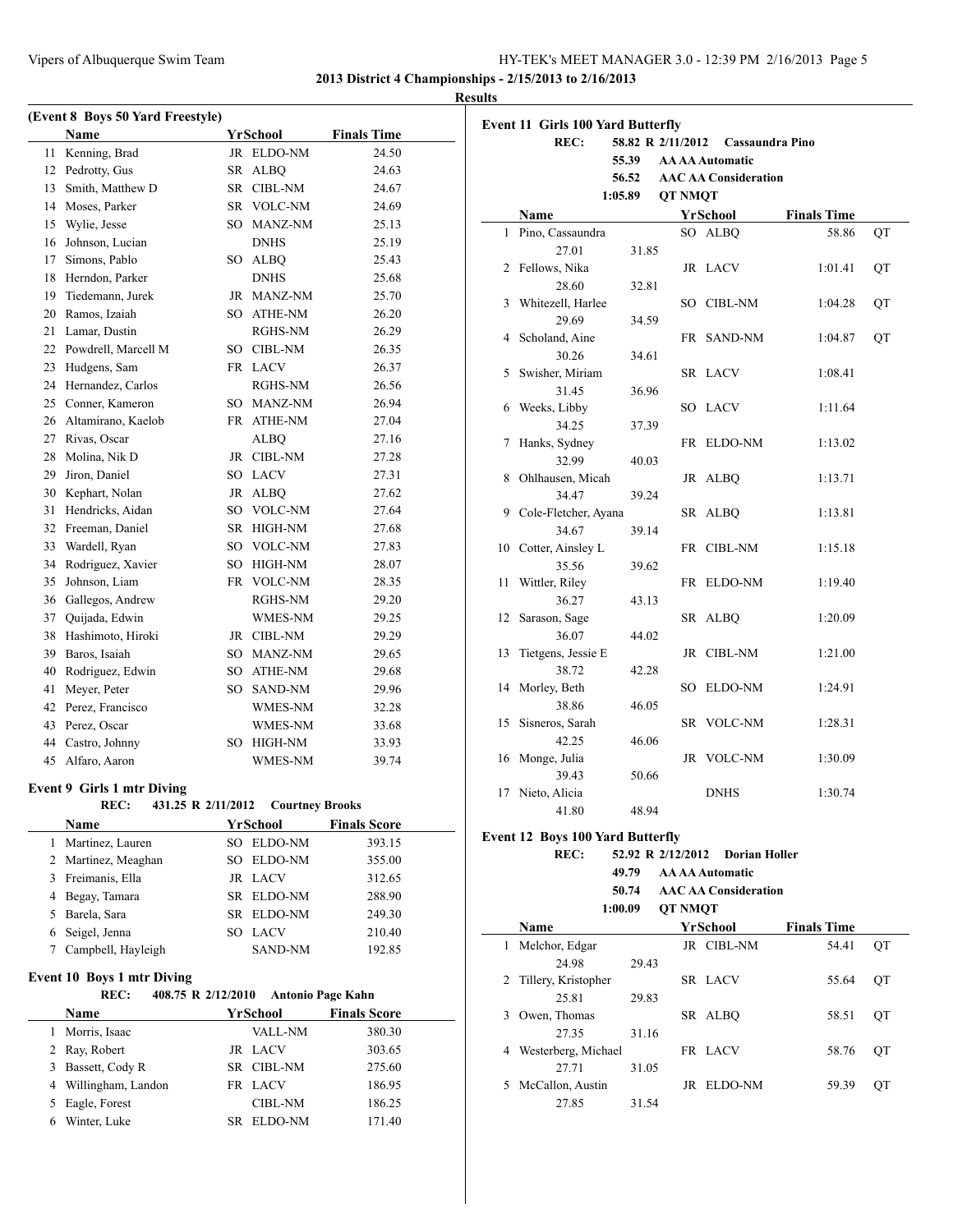**2013 District 4 Championships - 2/15/2013 to 2/16/2013**

**Results**

| (Event 12 Boys 100 Yard Butterfly) |                                          |                   |                |                             |                    |    |  |
|------------------------------------|------------------------------------------|-------------------|----------------|-----------------------------|--------------------|----|--|
|                                    | <b>Name</b>                              |                   |                | YrSchool                    | <b>Finals Time</b> |    |  |
|                                    | 6 Robinson, Caleb                        |                   |                | JR ALBQ                     | 59.40              | QT |  |
|                                    | 27.72                                    | 31.68             |                |                             |                    |    |  |
| 7                                  | McGregor, Davis                          |                   |                | SR ELDO-NM                  | 59.78              | QT |  |
|                                    | 28.11                                    | 31.67             |                |                             |                    |    |  |
| 8                                  | Wesselink, Scott                         |                   |                | WMES-NM                     | 59.98              | QT |  |
|                                    | 27.59                                    | 32.39             |                |                             |                    |    |  |
| 9                                  | Baca, Brett                              |                   |                | SO ELDO-NM                  | 1:00.92            |    |  |
|                                    | 28.01                                    | 32.91             |                |                             |                    |    |  |
|                                    | 10 McNeil, Ian                           |                   |                | SR ALBQ                     | 1:01.76            |    |  |
|                                    | 28.59                                    | 33.17             |                |                             |                    |    |  |
| 11                                 | Wrons, Joey                              |                   |                | JR SAND-NM                  | 1:02.59            |    |  |
|                                    | 28.73                                    | 33.86             |                |                             |                    |    |  |
| 12                                 | Geck, Will                               |                   |                | SO VOLC-NM                  | 1:03.03            |    |  |
|                                    | 28.65                                    | 34.38             |                |                             |                    |    |  |
| 13                                 | Kingsolver, Ian                          |                   |                | FR SAND-NM                  | 1:03.75            |    |  |
|                                    | 28.74                                    | 35.01             |                |                             |                    |    |  |
| 14                                 | Byrd, Alexander                          |                   |                | SR ALBQ                     | 1:04.10            |    |  |
|                                    | 29.05                                    | 35.05             |                |                             |                    |    |  |
| 15                                 | Ryan, Zak W                              |                   |                | SR CIBL-NM                  | 1:06.97            |    |  |
|                                    | 31.98                                    | 34.99             |                |                             |                    |    |  |
|                                    | 16 Flowers, Jonathan                     |                   |                | SO ELDO-NM                  | 1:07.04            |    |  |
|                                    | 31.39                                    | 35.65             |                |                             |                    |    |  |
| 17                                 | Dow, Ryan E                              |                   |                | JR CIBL-NM                  | 1:07.34            |    |  |
| 18                                 | 32.13<br>Jiron, Daniel                   | 35.21             |                | SO LACV                     | 1:08.01            |    |  |
|                                    | 31.54                                    | 36.47             |                |                             |                    |    |  |
|                                    | 19 Giesen, Lukas                         |                   |                | SAND-NM                     | 1:11.26            |    |  |
|                                    | 32.95                                    | 38.31             |                |                             |                    |    |  |
| 20                                 | Mark-Roberts, Thomas                     |                   |                | JR HIGH-NM                  | 1:14.12            |    |  |
|                                    | 35.13                                    | 38.99             |                |                             |                    |    |  |
| 21                                 | Wardell, Ryan                            |                   |                | SO VOLC-NM                  | 1:15.86            |    |  |
|                                    | 34.15                                    | 41.71             |                |                             |                    |    |  |
| 22                                 | Schmelzel, Jacob                         |                   |                | JR MANZ-NM                  | 1:16.39            |    |  |
|                                    | 33.75                                    | 42.64             |                |                             |                    |    |  |
| 23                                 | Hendricks, Aidan                         |                   |                | SO VOLC-NM                  | 1:21.75            |    |  |
|                                    | 34.73                                    | 47.02             |                |                             |                    |    |  |
| 24                                 | Willingham, Riley J                      |                   |                | SO CIBL-NM                  | 1:34.18            |    |  |
|                                    | 39.26                                    | 54.92             |                |                             |                    |    |  |
|                                    | Justin, McCoy                            |                   |                | JR VOLC-NM                  | DQ                 |    |  |
|                                    | 32.31                                    | 53.16             |                |                             |                    |    |  |
|                                    | <b>Event 13 Girls 100 Yard Freestyle</b> |                   |                |                             |                    |    |  |
|                                    | REC:                                     | 54.25 R 2/14/2009 |                | <b>Kassandra Cleto</b>      |                    |    |  |
|                                    |                                          | 50.91             |                | <b>AA AA Automatic</b>      |                    |    |  |
|                                    |                                          | 51.67             |                | <b>AAC AA Consideration</b> |                    |    |  |
|                                    |                                          | 58.69             | <b>QT NMQT</b> |                             |                    |    |  |
|                                    | Name                                     |                   |                | YrSchool                    | <b>Finals Time</b> |    |  |
| 1                                  | Rivenbark, Ellie                         |                   |                | FR ELDO-NM                  | 53.87R             | QT |  |
|                                    | 25.91                                    | 27.96             |                |                             |                    |    |  |
| 2                                  | Trujillo, Briana                         |                   |                | RGHS-NM                     | 55.03              | QT |  |
|                                    | 26.77                                    | 28.26             |                |                             |                    |    |  |
| 3                                  | Robison, Kelsey                          |                   |                | FR ELDO-NM                  | 57.40              | QT |  |
|                                    | 27.61                                    | 29.79             |                |                             |                    |    |  |

4 Rohn, Maggie DNHS 57.79 QT

28.36 29.43

| 5  | Miller, Sasha       |       |           | SR SAND-NM     | 58.75   |
|----|---------------------|-------|-----------|----------------|---------|
|    | 27.74               | 31.01 |           |                |         |
| 6  | Duckett, Hannah N   |       |           | FR CIBL-NM     | 59.87   |
|    | 28.23               | 31.64 |           |                |         |
| 7  | Thibodeau, Kasey    |       |           | SO ELDO-NM     | 1:00.26 |
|    | 28.81               | 31.45 |           |                |         |
| 8  | Woodfield, Kelsey   |       |           | JR LACV        | 1:00.44 |
|    | 28.56               | 31.88 |           |                |         |
| 9  | Harris, Christine   |       |           | FR LACV        | 1:00.60 |
|    | 29.31               | 31.29 |           |                |         |
| 10 | McDowell, Caitlyn   |       |           | FR LACV        | 1:01.02 |
|    | 29.69               | 31.33 |           |                |         |
| 11 | Wiercinski, Breanna |       |           | FR ALBQ        | 1:01.46 |
|    | 29.54               | 31.92 |           |                |         |
| 12 | Torres, Gabby       |       | SR        | MANZ-NM        | 1:02.08 |
|    | 29.70               |       |           |                |         |
|    | Elena, Padilla      | 32.38 |           |                |         |
| 13 |                     |       |           | JR VOLC-NM     | 1:02.39 |
|    | 30.04               | 32.35 |           |                |         |
| 14 | Madigan, Reagan     |       |           | JR VOLC-NM     | 1:03.56 |
|    | 30.61               | 32.95 |           |                |         |
| 15 | Tapia, Taylor       |       |           | JR VOLC-NM     | 1:03.59 |
|    | 30.52               | 33.07 |           |                |         |
| 16 | Jones, Savanna C    |       |           | FR CIBL-NM     | 1:04.31 |
|    | 30.87               | 33.44 |           |                |         |
| 17 | Breden, Larisa E    |       |           | SR CIBL-NM     | 1:04.36 |
|    | 30.35               | 34.01 |           |                |         |
| 18 | Ryan, Makenzie L    |       |           | SO CIBL-NM     | 1:04.42 |
|    | 31.47               | 32.95 |           |                |         |
| 19 | Romig, Hannah       |       |           | SR ALBQ        | 1:04.66 |
|    | 30.60               | 34.06 |           |                |         |
| 20 | Shiels, Suzanne     |       | FR        | SAND-NM        | 1:05.03 |
|    | 30.92               | 34.11 |           |                |         |
| 21 | Ediger, Emily       |       |           | SR LACV        | 1:05.28 |
|    | 31.65               | 33.63 |           |                |         |
| 22 | Montoya, Jamie      |       |           | RGHS-NM        | 1:08.00 |
|    | 32.22               | 35.78 |           |                |         |
| 23 | Martinick, Kim      |       |           | JR ELDO-NM     | 1:08.48 |
|    | 33.62               | 34.86 |           |                |         |
| 24 | Henderson, Lilia    |       |           | JR ATHE-NM     | 1:08.56 |
|    | 33.15               | 35.41 |           |                |         |
| 25 | Lopez, Ariana       |       | FR        | <b>ALBQ</b>    | 1:08.68 |
| 26 | Vallejos, Erika     |       | <b>SR</b> | MANZ-NM        | 1:08.87 |
|    | 32.40               | 36.47 |           |                |         |
| 27 | Herrera, Angelina   |       | FR        | ATHE-NM        | 1:09.88 |
|    | 33.76               | 36.12 |           |                |         |
| 28 | Galindro, Jasmine   |       |           | WMES-NM        | 1:10.47 |
|    | 33.21               | 37.26 |           |                |         |
| 29 | Blend, Hannah       |       |           | <b>VALL-NM</b> | 1:10.63 |
|    | 33.49               | 37.14 |           |                |         |
| 30 | Berger, Makaela     |       |           | <b>DNHS</b>    | 1:10.87 |
|    | 34.52               | 36.35 |           |                |         |
|    | Byrd, Evelyn        |       |           |                |         |
| 31 | 34.46               |       | FR        | <b>ALBQ</b>    | 1:10.99 |
|    |                     | 36.53 |           |                |         |
| 32 | Marra, Melanie      |       |           | VALL-NM        | 1:14.40 |
|    | 35.80               | 38.60 |           |                |         |
| 33 | Griego, Jordan      |       |           | DNHS           | 1:14.80 |
|    | 34.77               | 40.03 |           |                |         |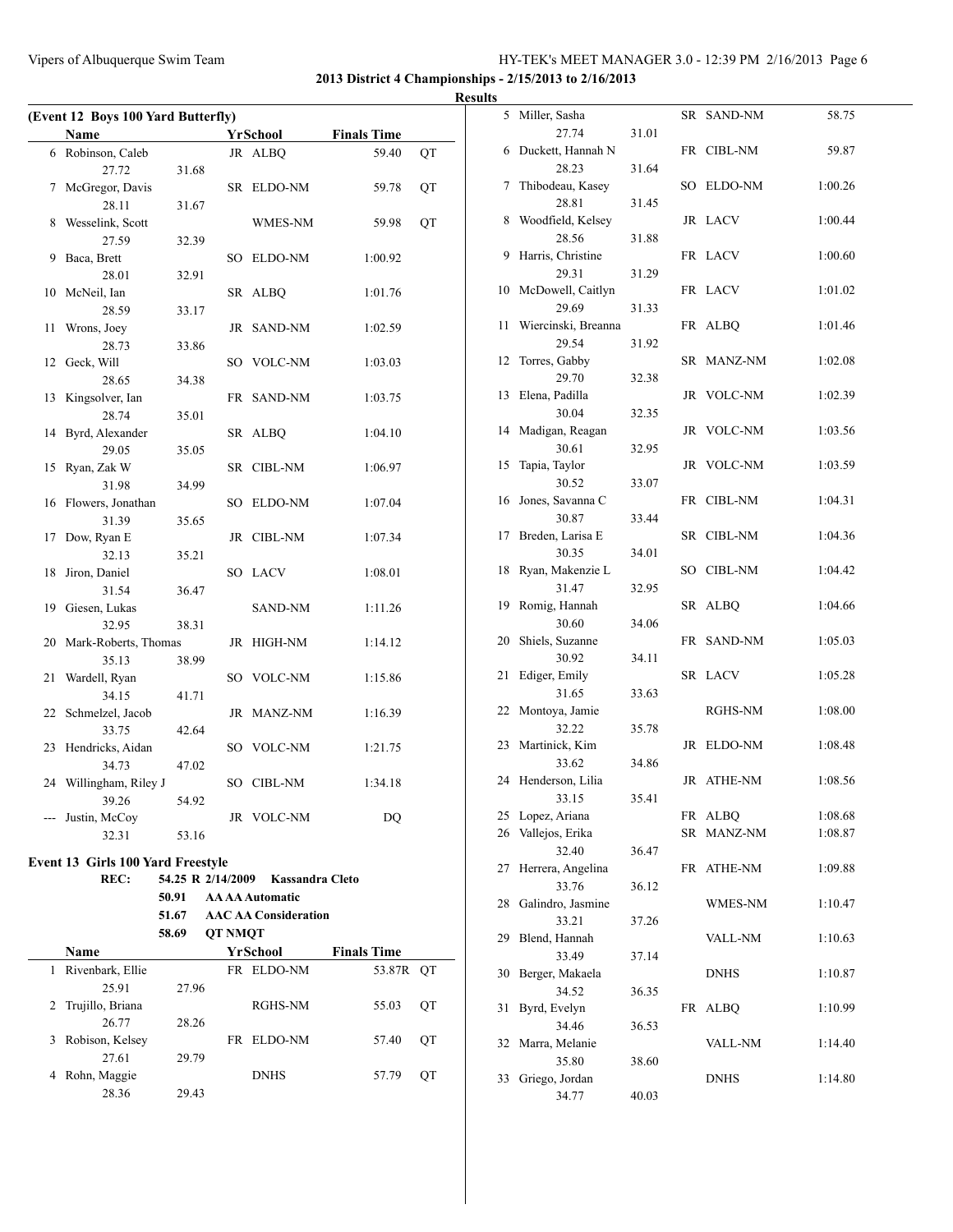**2013 District 4 Championships - 2/15/2013 to 2/16/2013**

**Results**

| (Event 13 Girls 100 Yard Freestyle) |                     |         |     |                |                    |  |  |
|-------------------------------------|---------------------|---------|-----|----------------|--------------------|--|--|
|                                     | <b>Name</b>         |         |     | YrSchool       | <b>Finals Time</b> |  |  |
|                                     | 34 Gallegos, Alaura |         |     | SR SAND-NM     | 1:15.22            |  |  |
|                                     | 36.09               | 39.13   |     |                |                    |  |  |
| 35                                  | Barela, Kiana       |         |     | VALL-NM        | 1:17.69            |  |  |
|                                     | 36.22               | 41.47   |     |                |                    |  |  |
|                                     | 36 Sanchez, Martina |         |     | VALL-NM        | 1:21.04            |  |  |
|                                     | 37.73               | 43.31   |     |                |                    |  |  |
| 37                                  | Bolin, Kayleigh     |         |     | FR MANZ-NM     | 1:23.01            |  |  |
|                                     | 4045                | 42.56   |     |                |                    |  |  |
|                                     | 38 Aguilar, Elizeth |         | SO. | ATHE-NM        | 1:23.93            |  |  |
|                                     | 37.55               | 46.38   |     |                |                    |  |  |
| 39                                  | Trujillo, Tatyana   |         |     | FR ATHE-NM     | 1:25.03            |  |  |
|                                     | 41.29               | 43.74   |     |                |                    |  |  |
|                                     | 40 Campa, Jessica   |         |     | WMES-NM        | 1:25.15            |  |  |
|                                     | 38.88               | 46.27   |     |                |                    |  |  |
| 41                                  | McCabe, Deborah     |         |     | <b>WMES-NM</b> | 2:02.10            |  |  |
|                                     | 47.04               | 1:15.06 |     |                |                    |  |  |
|                                     | Grajeda, Trisha     |         |     | SR VOLC-NM     | DQ                 |  |  |
|                                     | 35.08               | 20.53   |     |                |                    |  |  |
|                                     |                     |         |     |                |                    |  |  |

#### **Event 14 Boys 100 Yard Freestyle**

|    | REC:                  | 49.13 R 2/14/2009 |                | <b>Ethan Fine</b>           |                    |    |
|----|-----------------------|-------------------|----------------|-----------------------------|--------------------|----|
|    |                       | 45.57             |                | <b>AA AA Automatic</b>      |                    |    |
|    |                       | 46.24             |                | <b>AAC AA Consideration</b> |                    |    |
|    |                       | 52.09             | <b>OT NMOT</b> |                             |                    |    |
|    | Name                  |                   |                | YrSchool                    | <b>Finals Time</b> |    |
| 1  | Klein, Stephen        |                   |                | JR LACV                     | 48.50R QT          |    |
|    | 23.97                 | 24.53             |                |                             |                    |    |
|    | 2 Gullick, Gus        |                   |                | JR ELDO-NM                  | 48.85R             | QT |
|    | 23.83                 | 25.02             |                |                             |                    |    |
|    | 3 Babuska, Tomas      |                   |                | SR ELDO-NM                  | 49.88              | QT |
|    | 24.32                 | 25.56             |                |                             |                    |    |
|    | 4 Roberson, Ian       |                   |                | SR ELDO-NM                  | 50.01              | QT |
|    | 24.02                 | 25.99             |                |                             |                    |    |
|    | 5 Gullick, Hank       |                   |                | FR ELDO-NM                  | 51.59              | QT |
|    | 25.09                 | 26.50             |                |                             |                    |    |
|    | 6 Shuey, Conor        |                   |                | JR ALBQ                     | 52.62              |    |
|    | 24.92                 | 27.70             |                |                             |                    |    |
| 7  | Barham, Alex          |                   |                | <b>DNHS</b>                 | 52.71              |    |
|    | 26.30                 | 26.41             |                |                             |                    |    |
| 8  | Kelly, Nick           |                   |                | JR ALBQ                     | 52.97              |    |
|    | 25.14                 | 27.83             |                |                             |                    |    |
| 9  | Moses, Parker         |                   |                | SR VOLC-NM                  | 53.11              |    |
|    | 25.47                 | 27.64             |                |                             |                    |    |
|    | 10 Jones, Quentin M   |                   |                | JR CIBL-NM                  | 53.56              |    |
|    | 25.90                 | 27.66             |                |                             |                    |    |
| 11 | Pedrotty, Gus         |                   |                | SR ALBQ                     | 53.91              |    |
|    | 25.76                 | 28.15             |                |                             |                    |    |
|    | 12 Otts, Jack         |                   | SO -           | <b>SAND-NM</b>              | 53.97              |    |
|    | 25.83                 | 28.14             |                |                             |                    |    |
|    | 13 Garcia, Carlos     |                   |                | VALL-NM                     | 54.01              |    |
|    | 26.29                 | 27.72             |                |                             |                    |    |
|    | 14 Gillespie, Michael |                   |                | SR SAND-NM                  | 54.05              |    |
|    | 25.90                 | 28.15             |                |                             |                    |    |
| 15 | Gamboa, Humberto      |                   |                | <b>VALL-NM</b>              | 54.06              |    |
|    | 25.77                 | 28.29             |                |                             |                    |    |

| 16 | Vega-Reid, Jac       |       |    | JR VOLC-NM | 54.25   |
|----|----------------------|-------|----|------------|---------|
|    | 26.30                | 27.95 |    |            |         |
| 17 | Gallegos, Paul D     |       |    | SR CIBL-NM | 55.40   |
|    | 26.08                | 29.32 |    |            |         |
| 18 | Oliver, Tobias       |       |    | FR ALBQ    | 56.60   |
|    | 27.86                | 28.74 |    |            |         |
| 19 | Garcia, Gabe         |       |    | JR VOLC-NM | 56.71   |
|    | 27.80                | 28.91 |    |            |         |
| 20 | Johnson, Lucian      |       |    | DNHS       | 57.23   |
|    | 28.98                | 28.25 |    |            |         |
| 21 | Johnson, Brandon L   |       | SR | CIBL-NM    | 57.33   |
|    | 27.52                | 29.81 |    |            |         |
|    | 22 Schilling, Morgan |       |    | SR HIGH-NM | 57.42   |
|    | 27.36                | 30.06 |    |            |         |
| 23 | Smith, Matthew D     |       |    | SR CIBL-NM | 57.49   |
|    | 27.90                | 29.59 |    |            |         |
|    | 24 Hernandez, Carlos |       |    | RGHS-NM    | 58.73   |
|    | 28.55                | 30.18 |    |            |         |
|    | 25 Perry, Brandon    |       |    | FR SAND-NM | 59.04   |
|    | 27.97                | 31.07 |    |            |         |
|    | 26 Ramos, Izaiah     |       |    | SO ATHE-NM | 59.51   |
|    | 28.70                | 30.81 |    |            |         |
| 27 | Duran, Carlos        |       |    | SR VOLC-NM | 1:01.02 |
|    | 29.87                | 31.15 |    |            |         |
| 28 | Hudgens, Sam         |       |    | FR LACV    | 1:01.40 |
|    | 29.68                | 31.72 |    |            |         |
| 29 | Rodriguez, Xavier    |       | SO | HIGH-NM    | 1:02.83 |
|    | 30.13                | 32.70 |    |            |         |
| 30 | Trujillo, Alex       |       |    | SR ATHE-NM | 1:05.43 |
|    | 30.44                | 34.99 |    |            |         |
| 31 | Meyer, Peter         |       |    | SO SAND-NM | 1:06.00 |
|    | 31.27                |       |    |            |         |
| 32 | Gallegos, Andrew     | 34.73 |    | RGHS-NM    | 1:07.09 |
|    |                      |       |    |            |         |
|    | 32.17                | 34.92 |    |            |         |
| 33 | Head, James          |       |    | SO ATHE-NM | 1:08.02 |
|    | 33.55                | 34.47 |    |            |         |
|    | 34 Gonzales, Modesto |       | SO | HIGH-NM    | 1:08.94 |
|    | 33.52                | 35.42 |    |            |         |
| 35 | Abalos, Ray          |       |    | RGHS-NM    | 1:09.59 |
|    | 31.06                | 38.53 |    |            |         |
|    | 36 Mitchell, Qyrese  |       | SO | HIGH-NM    | 1:10.86 |
|    | 34.61                | 36.25 |    |            |         |
| 37 | Munoz, Antonio       |       | FR | MANZ-NM    | 1:11.50 |
|    | 33.45                | 38.05 |    |            |         |
| 38 | Garcia, Rick         |       |    | WMES-NM    | 1:12.65 |
|    | 35.27                | 37.38 |    |            |         |
| 39 | Vera, Aihl           |       |    | WMES-NM    | 1:14.58 |
|    | 34.88                | 39.70 |    |            |         |
| 40 | Perez, Francisco     |       |    | WMES-NM    | 1:15.42 |
|    | 36.30                | 39.12 |    |            |         |
| 41 | Morey, Joshua        |       | SR | ATHE-NM    | 1:26.51 |
|    | 40.14                | 46.37 |    |            |         |
| 42 | Alfaro, Aaron        |       |    | WMES-NM    | 1:27.61 |
|    | 40.19                | 47.42 |    |            |         |
|    |                      |       |    |            |         |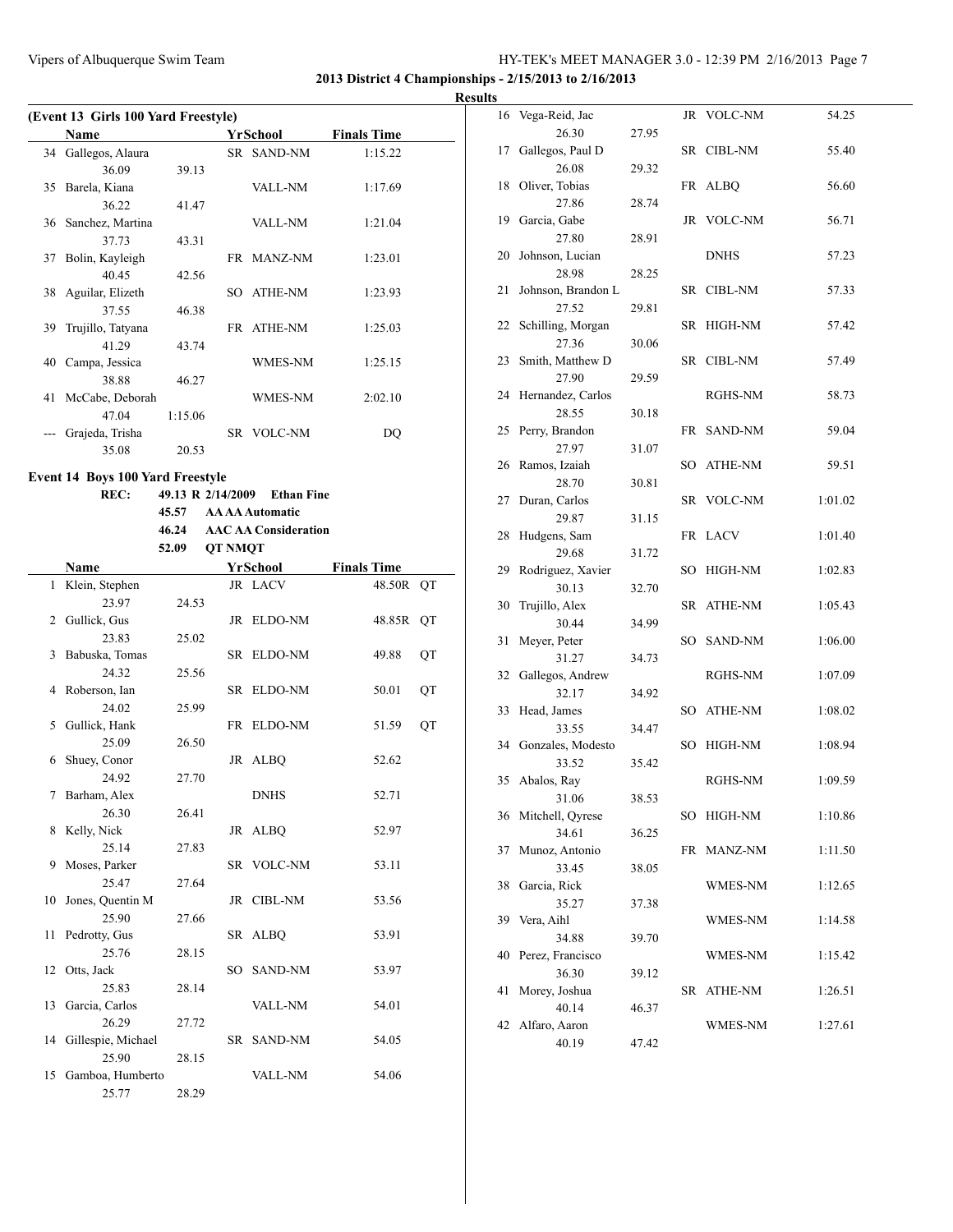#### **Results**

|    | Event 15 Girls 500 Yard Freestyle |                     |         |                             |       |                    |    |
|----|-----------------------------------|---------------------|---------|-----------------------------|-------|--------------------|----|
|    | REC:                              | 5:16.99 R 2/11/2012 |         | <b>Mariah Morrell</b>       |       |                    |    |
|    |                                   | 4:52.74             |         | <b>AA AA Automatic</b>      |       |                    |    |
|    |                                   | 4:57.96             |         | <b>AAC AA Consideration</b> |       |                    |    |
|    |                                   | 5:55.39             | QT NMQT |                             |       |                    |    |
|    | Name                              |                     |         | <b>YrSchool</b>             |       | <b>Finals Time</b> |    |
| 1  | Kenning, Caroline                 |                     |         | JR ELDO-NM                  |       | 5:47.76            | QT |
|    | 31.31                             | 34.01               |         | 35.70                       | 35.43 |                    |    |
|    | 35.75                             | 36.28               |         | 35.83                       | 35.32 |                    |    |
|    | 34.67                             | 33.46               |         |                             |       |                    |    |
| 2  | Davis, Kaisha                     |                     |         | JR ELDO-NM                  |       | 5:53.53            | QT |
|    | 32.15                             | 34.37               |         | 35.34                       | 36.04 |                    |    |
|    | 35.93                             | 36.33               |         | 36.05                       | 36.68 |                    |    |
|    | 36.30                             | 34.34               |         |                             |       |                    |    |
| 3  | Zanios, Talitha                   |                     |         | FR ALBQ                     |       | 5:57.57            |    |
|    | 32.05                             | 34.45               |         | 36.19                       | 36.39 |                    |    |
|    | 35.82                             | 36.72               |         | 37.06                       | 37.05 |                    |    |
|    | 37.00                             | 34.84               |         |                             |       |                    |    |
| 4  | Pena, Danielle                    |                     |         | SR LACV                     |       | 5:58.57            |    |
|    | 31.96                             | 34.94               |         | 35.72                       | 36.48 |                    |    |
|    | 35.70                             | 35.73               |         | 36.24                       | 36.83 |                    |    |
|    | 37.74                             | 37.23               |         |                             |       |                    |    |
| 5  | Hubbart-Gundelach, Sophia         |                     |         | SO LACV                     |       | 5:59.51            |    |
|    | 31.19                             | 35.29               |         | 36.58                       | 36.24 |                    |    |
|    | 36.92                             | 37.13               |         | 37.43                       | 37.43 |                    |    |
|    | 37.18                             | 34.12               |         |                             |       |                    |    |
| 6  | Ripley, Kate                      |                     |         | SO LACV                     |       | 6:01.48            |    |
|    | 30.22                             | 33.13               |         | 34.14                       | 34.65 |                    |    |
|    | 34.48                             | 34.88               |         | 35.41                       | 40.66 |                    |    |
|    | 43.25                             | 40.66               |         |                             |       |                    |    |
| 7  | Ramirez, Jessica                  |                     |         | SO ATHE-NM                  |       | 6:08.62            |    |
|    | 30.55                             | 33.81               |         | 36.09                       | 38.27 |                    |    |
|    | 37.21                             | 40.18               |         | 38.54                       | 39.36 |                    |    |
|    | 38.18                             | 36.43               |         |                             |       |                    |    |
| 8  | Malagodi, Angelina                |                     |         | SO HIGH-NM                  |       | 6:19.48            |    |
|    | 9 Ortega, Gabby                   |                     |         | <b>VALL-NM</b>              |       | 6:20.40            |    |
|    | 10 Croasdell, Emily               |                     |         | SO ALBQ                     |       | 6:25.92            |    |
| 11 | Wright, Ami                       |                     |         | FR SAND-NM                  |       | 6:26.60            |    |
|    |                                   |                     |         |                             |       |                    |    |
|    | 12 Borneo, Pilar A                |                     |         | SR CIBL-NM                  |       | 6:33.15            |    |
| 13 | Pentecost, Samantha               |                     |         | SO ALBQ                     |       | 6:46.68            |    |
|    | 14 Hightower, Kaycee L            |                     |         | SO CIBL-NM                  |       | 6:54.00            |    |
|    | 15 Nieto, Alicia                  |                     |         | <b>DNHS</b>                 |       | 7:23.42            |    |
| 16 | Snyder, Elizabeth                 |                     |         | JR HIGH-NM                  |       | 8:15.41            |    |
|    | 42.22                             | 48.90               |         | 51.00                       | 50.54 |                    |    |
|    | 50.55                             | 51.21               |         | 51.13                       | 50.63 |                    |    |
|    | 50.72                             | 48.51               |         |                             |       |                    |    |
| 17 | Hoeferkamp, Shelby M              |                     |         | SO CIBL-NM                  |       | 8:24.64            |    |
|    | 43.31                             | 49.15               |         | 50.84                       | 51.05 |                    |    |
|    | 51.48                             | 52.20               |         | 53.74                       | 53.61 |                    |    |
|    | 1:39.26                           |                     |         |                             |       |                    |    |
| 18 | O'Brien, Faun                     |                     |         | FR MANZ-NM                  |       | 8:25.74            |    |
|    | 42.23                             | 48.06               |         |                             |       |                    |    |
|    | 51.35                             |                     |         |                             | 52.36 |                    |    |
|    | 2:35.45                           |                     |         |                             |       |                    |    |

|    | <b>Event 16 Boys 500 Yard Freestyle</b> |                                     |                |                             |       |                    |    |
|----|-----------------------------------------|-------------------------------------|----------------|-----------------------------|-------|--------------------|----|
|    | <b>REC:</b>                             | 5:04.18 R 2/14/2009 Brandon Huffman |                |                             |       |                    |    |
|    |                                         | 4:30.83                             |                | <b>AA AA Automatic</b>      |       |                    |    |
|    |                                         | 4:35.75                             |                | <b>AAC AA Consideration</b> |       |                    |    |
|    |                                         | 5:25.39                             | <b>QT NMQT</b> |                             |       |                    |    |
|    | Name                                    |                                     |                | <b>YrSchool</b>             |       | <b>Finals Time</b> |    |
| 1  | Huffman, Tameryn R                      |                                     |                | SO CIBL-NM                  |       | 5:01.26R           | QT |
|    | 27.16                                   | 30.40                               |                | 30.77                       | 30.86 |                    |    |
|    | 30.99                                   | 30.24                               |                | 29.74                       | 30.23 |                    |    |
|    | 30.92                                   | 29.95                               |                |                             |       |                    |    |
|    | 2 Weeks, Zach                           |                                     |                | SR LACV                     |       | 5:06.03            | QT |
|    | 27.16                                   | 30.22                               |                | 30.90                       | 31.34 |                    |    |
|    | 31.07                                   | 30.75                               |                | 30.12                       | 30.75 |                    |    |
|    | 31.77                                   | 31.95                               |                |                             |       |                    |    |
| 3  | Givens, Travis                          |                                     |                | JR ELDO-NM                  |       | 5:26.17            |    |
|    | 28.55                                   | 31.15                               |                | 32.35                       | 33.07 |                    |    |
|    | 33.69                                   | 33.77                               |                | 33.90                       | 33.58 |                    |    |
|    | 33.89                                   | 32.22                               |                |                             |       |                    |    |
|    | 4 Simons, Pablo                         |                                     |                | SO ALBQ                     |       | 5:26.82            |    |
|    | 27.38                                   | 31.21                               |                | 33.00                       | 33.74 |                    |    |
|    | 34.04                                   | 33.86                               |                | 34.19                       | 34.48 |                    |    |
|    | 32.84                                   | 32.08                               |                |                             |       |                    |    |
| 5  | Simons, Harrison                        |                                     |                | SR ALBQ                     |       | 5:26.87            |    |
|    | 28.15                                   | 31.06                               |                | 31.88                       | 32.65 |                    |    |
|    | 33.02                                   | 33.53                               |                | 34.16                       | 34.56 |                    |    |
|    | 34.45                                   | 33.41                               |                |                             |       |                    |    |
|    | 6 Otts, Jack                            |                                     |                | SO SAND-NM                  |       | 5:28.83            |    |
|    | 28.68                                   | 31.08                               |                | 31.79                       | 32.73 |                    |    |
|    | 33.66                                   | 34.10                               |                | 34.53                       | 34.78 |                    |    |
|    | 34.78                                   | 32.70                               |                |                             |       |                    |    |
| 7  | Slota, Evan                             |                                     | FR             | <b>ALBQ</b>                 |       | 5:29.03            |    |
|    | 28.84                                   | 31.30                               |                | 32.41                       | 33.21 |                    |    |
|    | 33.38                                   | 34.24                               |                | 34.03                       | 34.65 |                    |    |
|    | 34.47                                   | 32.50                               |                |                             |       |                    |    |
| 8. | Kingsolver, Ian                         |                                     |                | FR SAND-NM                  |       | 5:29.72            |    |
|    | 27.69                                   | 32.65                               |                | 34.15                       | 36.20 |                    |    |
|    | 34.09                                   | 33.43                               |                | 33.52                       | 34.28 |                    |    |
|    | 32.34                                   | 31.37                               |                |                             |       |                    |    |
| 9. | Jehle, Stephen                          |                                     |                | SR ELDO-NM                  |       | 5:42.79            |    |
|    | 29.49                                   | 33.67                               |                | 34.98                       | 35.74 |                    |    |
|    | 35.73                                   | 35.04                               |                | 35.43                       | 34.50 |                    |    |
|    | 34.65                                   | 33.56                               |                |                             |       |                    |    |
|    | 10 Ozakyol, Ellis                       |                                     |                | FR ELDO-NM                  |       | 5:50.54            |    |
|    | 29.71                                   | 32.72                               |                | 33.99                       | 35.15 |                    |    |
|    | 36.16                                   | 37.13                               |                | 36.85                       | 37.05 |                    |    |
|    | 36.48                                   | 35.30                               |                |                             |       |                    |    |
| 11 | Rigg, Nolan                             |                                     |                | SO LACV                     |       | 5:52.64            |    |
|    | 31.05                                   | 33.58                               |                | 34.78                       | 36.12 |                    |    |
|    | 36.76                                   | 37.03                               |                | 36.27                       | 36.11 |                    |    |
|    | 35.88                                   | 35.06                               |                |                             |       |                    |    |
|    | 12 Fuller, Michael                      |                                     |                | SO VOLC-NM                  |       | 6:04.84            |    |
|    | 32.14                                   | 35.36                               |                | 36.15                       | 37.96 |                    |    |
|    | 38.15                                   | 37.40                               |                | 37.90                       | 37.09 |                    |    |
|    | 36.83                                   | 35.86                               |                |                             |       |                    |    |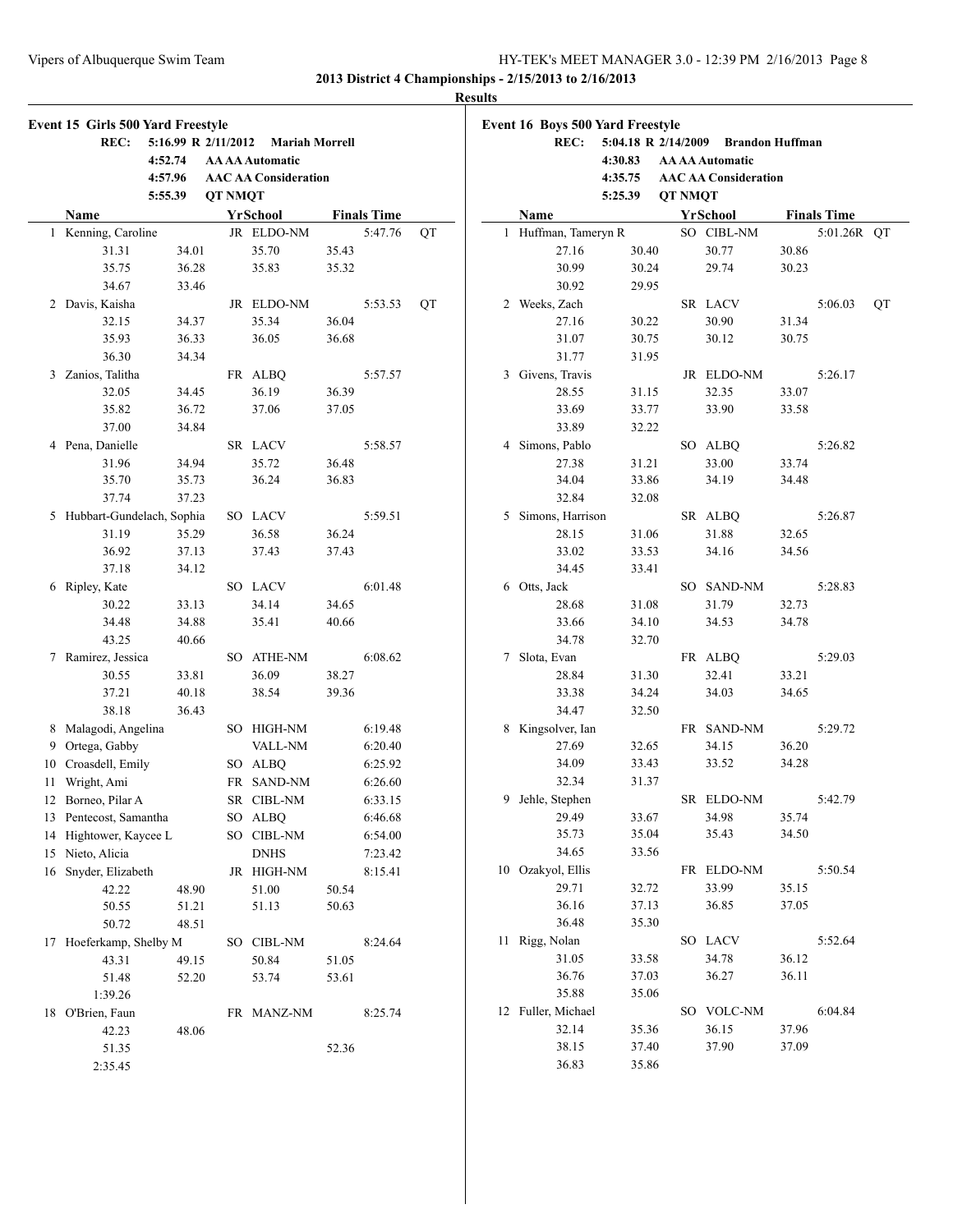**2013 District 4 Championships - 2/15/2013 to 2/16/2013**

|  | <b>Results</b> |  |
|--|----------------|--|
|--|----------------|--|

|    | (Event 16 Boys 500 Yard Freestyle) |       |    |                 |       |                    |
|----|------------------------------------|-------|----|-----------------|-------|--------------------|
|    | Name                               |       |    | <b>YrSchool</b> |       | <b>Finals Time</b> |
| 13 | Johnson, Liam                      |       |    | FR VOLC-NM      |       | 6:20.99            |
|    | 32.83                              | 37.81 |    | 37.45           | 38.27 |                    |
|    | 40.26                              | 39.34 |    | 40.23           | 40.19 |                    |
|    | 38.01                              | 36.60 |    |                 |       |                    |
| 14 | Johnson, Ian                       |       |    | FR VOLC-NM      |       | 6:29.19            |
|    | 33.88                              | 38.57 |    | 41.17           | 39.14 |                    |
|    | 38.89                              | 41.03 |    | 40.16           | 40.42 |                    |
|    | 39.54                              | 36.39 |    |                 |       |                    |
| 15 | Lopez, Francisco                   |       |    | WMES-NM         |       | 7:15.64            |
|    | 35.16                              | 39.35 |    | 43.35           | 45.23 |                    |
|    | 45.63                              | 44.58 |    | 44.90           | 46.86 |                    |
|    | 46.37                              | 44.21 |    |                 |       |                    |
| 16 | Romero, Aaron                      |       |    | JR ATHE-NM      |       | 7:21.77            |
|    | 34.81                              | 41.83 |    | 43.78           | 45.85 |                    |
|    | 45.83                              | 46.65 |    | 47.75           | 47.59 |                    |
|    | 45.20                              | 42.48 |    |                 |       |                    |
| 17 | Quijada, Edwin                     |       |    | WMES-NM         |       | 7:34.78            |
|    | 34.76                              | 42.75 |    | 41.96           | 48.46 |                    |
|    | 49.52                              | 55.50 |    | 49.00           | 43.30 |                    |
|    | 48.46                              | 41.07 |    |                 |       |                    |
| 18 | Hashimoto, Hiroki                  |       | JR | <b>CIBL-NM</b>  |       | 7:43.21            |
|    | 37.43                              | 44.73 |    | 46.96           | 47.48 |                    |
|    | 48.11                              | 48.19 |    | 47.98           | 48.63 |                    |
|    | 49.19                              | 44.51 |    |                 |       |                    |
| 19 | Padilla, Dalton                    |       |    | WMES-NM         |       | 8:35.86            |
|    | 37.19                              | 47.07 |    | 52.39           | 54.07 |                    |
|    | 52.85                              | 55.79 |    | 55.87           | 56.30 |                    |
|    | 54.51                              | 49.82 |    |                 |       |                    |
|    |                                    |       |    |                 |       |                    |

### **Event 17 Girls 200 Yard Freestyle Relay**

**REC: 1:42.74 R 2/12/2011 VOLC**

**S. Rodriguez, M. Morrell, O. Morrell, K. Cleto**

#### **1:36.77 AA AA Automatic 1:38.33 AAC AA Consideration**

|                | 1:57.39                    |       | <b>QT NMQT</b>          |       |                    |    |
|----------------|----------------------------|-------|-------------------------|-------|--------------------|----|
|                | Team                       |       | Relay                   |       | <b>Finals Time</b> |    |
| 1              | <b>SAND-NM</b>             |       | A                       |       | 1:41.90R OT        |    |
|                | 1) Truelock, Lucie JR      |       | 2) Veseth, Hannah SR    |       |                    |    |
|                | 3) Key, Amanda FR          |       | 4) Matsko, Jackie FR    |       |                    |    |
|                | 26.63                      | 25.39 | 24.79                   | 25.09 |                    |    |
| $\mathfrak{D}$ | <b>ALBO</b>                |       | A                       |       | 1:47.51            | QT |
|                | 1) Zamora, Felicia SR      |       | 2) Herring, Lizzie SO   |       |                    |    |
|                | 3) Cole-Fletcher, Ayana SR |       | 4) Pino, Cassaundra SO  |       |                    |    |
|                | 26.97                      | 27.30 | 28.43                   | 24.81 |                    |    |
| $\mathcal{L}$  | <b>LACV</b>                |       | A                       |       | 1:48.45            | QT |
|                | 1) Woodfield, Kelsey JR    |       | 2) McDowell, Caitlyn FR |       |                    |    |
|                | 3) Ripley, Josie SR        |       | 4) Hugg, Daryan JR      |       |                    |    |
|                | 27.21                      | 27.95 | 26.81                   | 26.48 |                    |    |
| 4              | <b>VOLC-NM</b>             |       | A                       |       | 1:49.76            | QT |
|                | 1) Geck, Emma JR           |       | 2) Madigan, Reagan JR   |       |                    |    |
|                | 3) Banks, Kassidy SO       |       | 4) Morrell, Olivia SR   |       |                    |    |
|                | 27.02                      | 29.15 | 29.11                   | 24.48 |                    |    |
| 5              | CIBL-NM                    |       | A                       |       | 1:51.11            | QT |
|                | 1) Duckett, Hannah N FR    |       | 2) Cotter, Ainsley L FR |       |                    |    |
|                | 3) Jones, Savanna C FR     |       | 4) Whitezell, Harlee SO |       |                    |    |
|                | 28.07                      | 28.90 | 28.34                   | 25.80 |                    |    |

| 6  | <b>SAND-NM</b>            |       | В                        |       | 1:51.45 | QT |
|----|---------------------------|-------|--------------------------|-------|---------|----|
|    | 1) Miller, Sasha SR       |       | 2) Drummond, Elise FR    |       |         |    |
|    | 3) Wright, Ami FR         |       | 4) Scholand, Aine FR     |       |         |    |
|    | 27.87                     | 27.32 | 29.73                    | 26.53 |         |    |
| 7  | LACV                      |       | B                        |       | 1:53.09 | QT |
|    | 1) Harris, Christine FR   |       | 2) Winings, Taylor SO    |       |         |    |
|    | 3) Ripley, Kate SO        |       | 4) Pena, Danielle SR     |       |         |    |
|    | 27.68                     | 29.19 | 27.97                    | 28.25 |         |    |
| 8  | <b>VOLC-NM</b>            |       | В                        |       | 1:53.74 | QT |
|    | 1) Garza, Julia JR        |       | 2) Elena, Padilla JR     |       |         |    |
|    | 3) Reynolds, Ashley FR    |       |                          |       |         |    |
|    |                           |       | 4) Tapia, Taylor JR      |       |         |    |
|    | 27.98                     | 28.96 | 28.57                    | 28.23 |         |    |
| 9  | <b>VALL-NM</b>            |       | A                        |       | 1:58.21 |    |
|    | 1) Garcia, Alexandria     |       | 2) Blend, Hannah         |       |         |    |
|    | 3) Ortega, Gabby          |       | 4) Wogenrich, Casi       |       |         |    |
|    | 30.25                     | 31.24 | 29.78                    | 26.94 |         |    |
| 10 | ALBQ                      |       | B                        |       | 1:58.74 |    |
|    | 1) Sarason, Sage SR       |       | 2) McBurney, Brooke FR   |       |         |    |
|    | 3) Croasdell, Emily SO    |       | 4) Zanios, Talitha FR    |       |         |    |
|    | 30.48                     | 29.85 | 29.52                    | 28.89 |         |    |
| 11 | ELDO-NM                   |       | B                        |       | 1:59.03 |    |
|    | 1) Thibodeau, Kasey SO    |       | 2) Martinick, Kim JR     |       |         |    |
|    | 3) Pihlaja, Crestencia SO |       | 4) Lopez, Delisha FR     |       |         |    |
|    | 27.07                     | 30.20 | 29.90                    | 31.86 |         |    |
| 12 | HIGH-NM                   |       | А                        |       | 1:59.37 |    |
|    | 1) Shomaker, Susan JR     |       | 2) Malagodi, Angelina SO |       |         |    |
|    | 3) Snyder, Elizabeth JR   |       | 4) Ayala-Lugo, Karina SR |       |         |    |
|    | 34.92                     | 35.22 | 35.95                    | 13.28 |         |    |
| 13 | WMES-NM                   |       | А                        |       | 2:14.71 |    |
|    | 1) Wesselink, Valerie     |       | 2) Galindro, Jasmine     |       |         |    |
|    | 3) Campa, Jessica         |       | 4) James, Damariz        |       |         |    |
|    | 30.20                     | 31.20 | 33.87                    | 39.44 |         |    |
| 14 | <b>ATHE-NM</b>            |       | A                        |       | 2:16.64 |    |
|    | 1) Aguilar, Elizeth SO    |       | 2) Herrera, Angelina FR  |       |         |    |
|    | 3) Henderson, Lilia JR    |       | 4) Trujillo, Tatyana FR  |       |         |    |
|    | 41.14                     | 26.68 | 31.28                    | 37.54 |         |    |
| 15 | <b>DNHS</b>               |       | A                        |       | 2:17.39 |    |
|    |                           |       |                          |       |         |    |
|    | 1) Trevino, Alexis        |       | 2) Nieto, Alicia         |       |         |    |
|    | 3) Griego, Jordan         |       | 4) Green, Claire         |       |         |    |
|    | 34.50                     | 34.39 | 33.54                    | 34.96 |         |    |
| 16 | MANZ-NM                   |       | А                        |       | 2:20.03 |    |
|    | 1) Blankenship, Beth SO   |       | 2) Gale, Marissa SR      |       |         |    |
|    | 3) Bolin, Kayleigh FR     |       | 4) Still, Alana FR       |       |         |    |
|    | 1:06.52                   | 20.46 | 16.62                    | 36.43 |         |    |
| 17 | RGHS-NM                   |       | В                        |       | 2:26.09 |    |
|    | 1) Fajardo, Angel         |       | 2) Montez, Monique       |       |         |    |
|    | 3) Rios, Jasmin           |       | 4) Rios, Jesenia         |       |         |    |
|    | 36.35                     | 38.54 | 37.74                    | 33.46 |         |    |
| 18 | VALL-NM                   |       | В                        |       | 2:29.47 |    |
|    | 1) Smith, Destini         |       | 2) Lopez, Savannah       |       |         |    |
|    | 3) Pearson, Corey         |       | 4) Vidro, Rebecca        |       |         |    |
|    | 1:03.27                   | 16.84 | 32.69                    | 36.67 |         |    |
|    | <b>ELDO-NM</b>            |       | А                        |       | DQ      |    |
|    | 1) Hanks, Sydney FR       |       | 2) Tiefa, Alexis SR      |       |         |    |
|    | 3) Mohns, Kyra JR         |       | 4) Wray, Jordan SR       |       |         |    |
|    | 26.69                     | 26.43 | 25.85                    | 26.38 |         |    |
|    |                           |       |                          |       |         |    |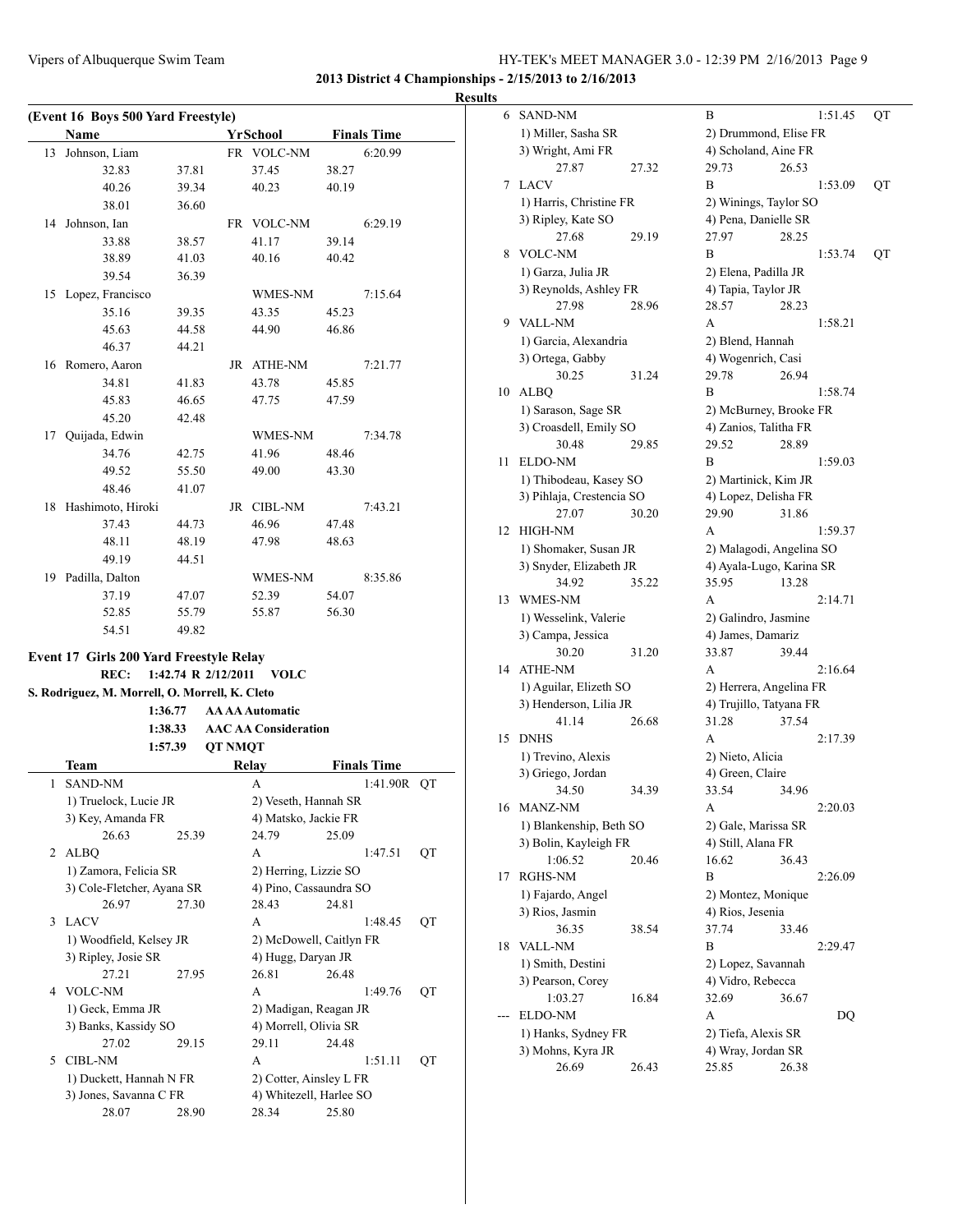#### **Results**

|       | Team                                        |       | <b>Relay</b>                |                           | <b>Finals Time</b> |    |
|-------|---------------------------------------------|-------|-----------------------------|---------------------------|--------------------|----|
| $---$ | <b>CIBL-NM</b>                              |       | B                           |                           | DQ                 |    |
|       | 1) Stucker, Kayli R FR                      |       |                             | 2) Hightower, Kaycee L SO |                    |    |
|       | 3) Ryan, Makenzie L SO                      |       |                             | 4) Tietgens, Jessie E JR  |                    |    |
|       | 30.38                                       | 31.12 | 30.97                       | 30.39                     |                    |    |
|       | Event 18 Boys 200 Yard Freestyle Relay      |       |                             |                           |                    |    |
|       | REC:                                        |       | 1:30.79 R 2/11/2012         | <b>ELDO</b>               |                    |    |
|       | K. Johannes, K. Zibbon, J. Hanks, I. Walker |       |                             |                           |                    |    |
|       | 1:25.46                                     |       | <b>AA AA Automatic</b>      |                           |                    |    |
|       | 1:26.92                                     |       | <b>AAC AA Consideration</b> |                           |                    |    |
|       | 1:39.29                                     |       | <b>OT NMOT</b>              |                           |                    |    |
|       | Team                                        |       | <b>Relay</b>                |                           | <b>Finals Time</b> |    |
| 1     | ELDO-NM                                     |       | A                           |                           | 1:29.21R           | QT |
|       | 1) Roberson, Ian SR                         |       |                             | 2) Gullick, Gus JR        |                    |    |
|       | 3) Hanks, Jonah SR                          |       |                             | 4) Babuska, Tomas SR      |                    |    |
|       | 22.43                                       | 21.65 | 22.55                       | 22.58                     |                    |    |
| 2     | WMES-NM                                     |       | A                           |                           | 1:35.73            | QT |
|       | 1) Harlan, Jacob                            |       |                             | 2) Wesselink, Scott       |                    |    |
|       | 3) Hahn, Wesley                             |       |                             | 4) Montoya, Matthew       |                    |    |
|       | 23.65                                       | 23.30 | 24.95                       | 23.83                     |                    |    |
|       | 3 VOLC-NM                                   |       | A                           |                           | 1:38.06            | QT |
|       | 1) Moses, Parker SR                         |       |                             | 2) Sanchez, Dominic FR    |                    |    |
|       | 3) Vega-Reid, Jac JR                        |       |                             | 4) Meurer, Ryan JR        |                    |    |
|       | 25.01                                       | 24.87 | 24.22                       | 23.96                     |                    |    |
| 4     | SAND-NM                                     |       | A                           |                           | 1:38.57            | QT |
|       | 1) Gillespie, Michael SR                    |       |                             | 2) Kingsolver, Ian FR     |                    |    |
|       | 3) Hawton, Patrick FR                       |       |                             | 4) Romero, Estevan FR     |                    |    |
|       | 24.86                                       | 24.28 | 25.77                       | 23.66                     |                    |    |
| 5     | <b>DNHS</b>                                 |       | A                           |                           | 1:39.89            |    |
|       | 1) Chavez, Dylan                            |       |                             | 2) Herndon, Parker        |                    |    |
|       | 3) Barham, Chris                            |       |                             | 4) Johnson, Lucian        |                    |    |
|       | 24.17                                       | 26.45 | 24.81                       | 24.46                     |                    |    |
| 6     | ALBO                                        |       | A                           |                           | 1:41.04            |    |
|       | 1) Pedrotty, Gus SR                         |       |                             | 2) Salazar, Lucas SR      |                    |    |
|       | 3) Simons, Pablo SO                         |       |                             | 4) Chavez, Jude SO        |                    |    |
|       | 24.83                                       | 24.93 | 26.42                       | 24.86                     |                    |    |
| 7     | <b>MANZ-NM</b>                              |       | A                           |                           | 1:41.79            |    |
|       | 1) Conner, Kameron SO                       |       |                             | 2) Jaramillo, Elijah SO   |                    |    |
|       | 3) Tiedemann, Jurek JR                      |       |                             | 4) Wylie, Jesse SO        |                    |    |
|       | 26.82                                       | 25.58 | 25.08                       | 24.31                     |                    |    |
| 8     | HIGH-NM                                     |       | A                           |                           | 1:42.94            |    |
|       | 1) Strickland, Nicholas JR                  |       |                             | 2) Freeman, Daniel SR     |                    |    |
|       | 3) Rodriguez, Xavier SO                     |       |                             | 4) Schilling, Morgan SR   |                    |    |
|       | 23.64                                       | 26.91 | 27.38                       | 25.01                     |                    |    |
| 9     | <b>LACV</b>                                 |       | A                           |                           | 1:44.14            |    |
|       | 1) Westerberg, Michael FR                   |       |                             | 2) Hudgens, Sam FR        |                    |    |
|       | 3) Rigg, Tanner SR                          |       |                             | 4) Jiron, Daniel SO       |                    |    |
|       | 24.72                                       | 27.02 | 25.88                       | 26.52                     |                    |    |
| 10    | ALBQ                                        |       | B                           |                           | 1:44.76            |    |
|       | 1) Oliver, Tobias FR                        |       |                             | 2) Byrd, Alexander SR     |                    |    |
|       | 3) Rivas, Oscar                             |       |                             | 4) Slota, Ryan SR         |                    |    |
|       | 26.28                                       | 26.16 | 26.80                       | 25.52                     |                    |    |
| 11    | ATHE-NM                                     |       | A                           |                           | 1:46.57            |    |
|       | 1) Altamirano, Kaelob FR                    |       |                             | 2) Trujillo, Adam SR      |                    |    |
|       | 3) Ramos, Izaiah SO                         |       |                             | 4) Henderson, Augustin SR |                    |    |
|       | 27.91                                       | 27.47 | 25.71                       | 25.48                     |                    |    |

| 12  | <b>CIBL-NM</b>                            |                   |                | А                           | 1:46.85                   |    |
|-----|-------------------------------------------|-------------------|----------------|-----------------------------|---------------------------|----|
|     | 1) Atencio, Taylor G SO                   |                   |                | 2) Bassett, Cody R SR       |                           |    |
|     | 3) Nowlin, Josh L JR                      |                   |                |                             | 4) Powdrell, Marcell M SO |    |
|     | 27.38                                     | 25.24             |                | 27.42                       | 26.81                     |    |
| 13  | <b>VOLC-NM</b>                            |                   |                | R                           | 1:47.28                   |    |
|     | 1) Moses, Dillion FR                      |                   |                | 2) Hendricks, Aidan SO      |                           |    |
|     | 3) Garcia, Gabe JR                        |                   |                | 4) Fredette, Josiah JR      |                           |    |
|     | 28.24                                     | 27.43             |                | 25.18                       | 26.43                     |    |
| 14  | HIGH-NM                                   |                   |                | B                           | 1:58.60                   |    |
|     | 1) Mark-Roberts, Thomas JR                |                   |                | 2) Castro, Anthony SO       |                           |    |
|     | 3) Gonzales, Modesto SO                   |                   |                | 4) Mitchell, Qyrese SO      |                           |    |
|     | 29.41                                     | 30.71             |                | 58.48                       |                           |    |
| 15  | <b>CIBL-NM</b>                            |                   |                | B                           | 1:58.84                   |    |
|     | 1) Willingham, Riley J SO                 |                   |                | 2) Molina, Nik D JR         |                           |    |
|     | 3) Wheatstine, Cameron c FR               |                   |                | 4) Sardar, Waris            |                           |    |
|     | 30.07                                     | 28.44             |                | 30.07                       | 30.26                     |    |
| 16  | <b>WMES-NM</b>                            |                   |                | B                           | 2:01.35                   |    |
|     | 1) Lopez, Angelo                          |                   |                | 2) Sandoval, Sydney         |                           |    |
|     | 3) Vera, Aihl                             |                   |                | 4) Perez, Oscar             |                           |    |
|     | 28.77                                     | 30.25             |                | 30.99                       | 31.34                     |    |
| 17  | ATHE-NM                                   |                   |                | B                           | 2:03.00                   |    |
|     | 1) Esquibel, John SR                      |                   |                | 2) Wilson, Ryan FR          |                           |    |
|     | 3) Narvaez, Brandon SR                    |                   |                | 4) Vescovi, Jeff SO         |                           |    |
|     | 28.97                                     | 33.00             |                | 29.43                       | 31.60                     |    |
| 18  | <b>SAND-NM</b>                            |                   |                | B                           | 2:03.60                   |    |
|     | 1) Reid, Zurich SO                        |                   |                | 2) DeWaard, Wesley SO       |                           |    |
|     | 3) Meyer, Peter SO                        |                   |                | 4) Perry, Brandon FR        |                           |    |
|     | 33.59                                     | 43.23             |                | 20.36                       | 26.42                     |    |
| --- | <b>ELDO-NM</b>                            |                   |                | B                           | DQ                        |    |
|     | 1) Johannes, Seth FR                      |                   |                | 2) Baca, Brett SO           |                           |    |
|     | 3) Flowers, Jonathan SO                   |                   |                | 4) Jehle, Stephen SR        |                           |    |
|     | 24.40                                     | 26.24             |                | 39.16                       | 11.06                     |    |
|     | <b>Event 19 Girls 100 Yard Backstroke</b> |                   |                |                             |                           |    |
|     | REC:                                      | 57.51 R 2/11/2012 |                | <b>Madi Bridges</b>         |                           |    |
|     |                                           | 55.76             |                | <b>AA AA Automatic</b>      |                           |    |
|     |                                           | 56.94             |                | <b>AAC AA Consideration</b> |                           |    |
|     |                                           | 1:06.39           | <b>QT NMQT</b> |                             |                           |    |
|     | Name                                      |                   |                | <b>YrSchool</b>             | <b>Finals Time</b>        |    |
| 1   | Barnes, Tessla J                          |                   |                | JR CIBL-NM                  | 1:04.66                   | QT |
|     | 31.53                                     | 33.13             |                |                             |                           |    |
| 2   | Schlavin, Michelle                        |                   |                | JR MANZ-NM                  | 1:05.03                   | QT |
|     | 31.21                                     | 33.82             |                |                             |                           |    |
| 3   | Chevalier, Sherre                         |                   | SR             | ELDO-NM                     | 1:07.73                   |    |
|     | 32.63                                     | 35.10             |                |                             |                           |    |
| 4   | Davis, Kaisha                             |                   | JR             | ELDO-NM                     | 1:07.78                   |    |
|     | 32.87                                     | 34.91             |                |                             |                           |    |

5 Ripley, Kate SO LACV 1:08.02

6 Weeks, Libby SO LACV 1:08.25

7 Ripley, Josie SR LACV 1:09.29

8 Jehle, Lauren FR ELDO-NM 1:09.41

9 Garza, Julia JR VOLC-NM 1:09.67 10 Wood, Lauren E JR CIBL-NM 1:10.02

32.80 35.22

33.34 34.91

34.26 35.03

32.85 36.56

34.17 35.85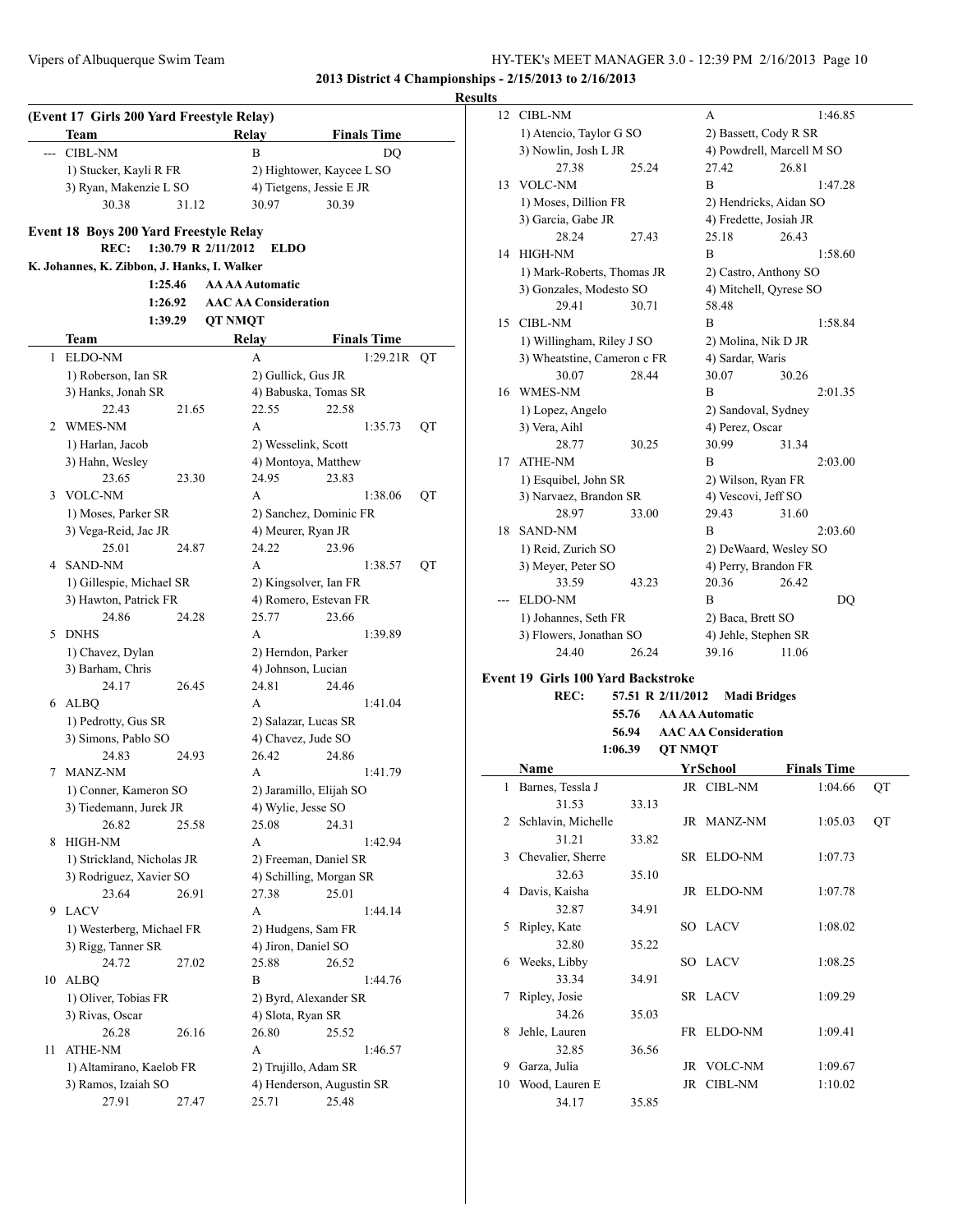### **2013 District 4 Championships - 2/15/2013 to 2/16/2013**

|    | <b>Name</b>                              |       |                   | YrSchool          | <b>Finals Time</b> |
|----|------------------------------------------|-------|-------------------|-------------------|--------------------|
| 11 | Herring, Lizzie                          |       |                   | SO ALBQ           | 1:10.11            |
|    | 34.10                                    | 36.01 |                   |                   |                    |
|    | 12 Banks, Kassidy                        |       |                   | SO VOLC-NM        | 1:10.36            |
|    | 33.77                                    | 36.59 |                   |                   |                    |
| 13 | Wogenrich, Casi                          |       |                   | VALL-NM           | 1:10.74            |
|    | 34.19                                    | 36.55 |                   |                   |                    |
|    | 14 Pentecost, Samantha                   |       |                   | SO ALBQ           | 1:14.65            |
|    | 36.70                                    | 37.95 |                   |                   |                    |
|    | 15 West, Jessica                         |       |                   | FR SAND-NM        | 1:15.41            |
|    | 16 Jehle, Chloe                          |       | JR                | <b>ALBO</b>       | 1:15.70            |
|    | 37.32                                    | 38.38 |                   |                   |                    |
| 17 | McNeil, Kelly                            |       | SO                | ALBQ              | 1:15.94            |
|    | 37.31                                    | 38.63 |                   |                   |                    |
| 18 | Frew, Blaise                             |       | FR                | <b>SAND-NM</b>    | 1:18.58            |
|    | 37.88                                    | 40.70 |                   |                   |                    |
|    | 19 Padilla, Jazzy                        |       |                   | <b>DNHS</b>       | 1:19.58            |
|    | 38.21                                    | 41.37 |                   |                   |                    |
|    | 20 Gallegos, Alaura                      |       |                   | SR SAND-NM        | 1:21.74            |
|    | 40.08                                    | 41.66 |                   |                   |                    |
| 21 | Lopez, Adrianna Y                        |       |                   | SO CIBL-NM        | 1:25.91            |
|    | 42.44                                    | 43.47 |                   |                   |                    |
|    | 22 Morley, Beth                          |       |                   | SO ELDO-NM        | 1:26.28            |
|    | 41.24                                    | 45.04 |                   |                   |                    |
| 23 | Smith, Destini                           |       |                   | VALL-NM           | 1:30.14            |
|    | 1:30.58                                  |       |                   |                   |                    |
|    | 24 Barela, Kiana                         |       |                   | VALL-NM           | 1:34.59            |
|    | 1:34.46                                  | 0.13  |                   |                   |                    |
|    | 25 Thornhill, Sophie B                   |       |                   | FR CIBL-NM        | 1:35.03            |
|    | 45.49                                    | 49.54 |                   |                   |                    |
|    | 26 Trevino, Alexis                       |       |                   | <b>DNHS</b>       | 1:35.16            |
|    | 27 Shomaker, Susan                       |       | JR.               | HIGH-NM           | 1:35.61            |
|    | 46.87                                    | 48.74 |                   |                   |                    |
|    | 28 Robson, Hailey                        |       |                   | SR VOLC-NM        | 1:39.83            |
|    | 46.30                                    | 53.53 |                   |                   |                    |
|    | --- Lopez, Savannah                      |       |                   | VALL-NM           | D <sub>O</sub>     |
|    | 46.92                                    | 51.21 |                   |                   |                    |
|    | <b>Event 20 Boys 100 Yard Backstroke</b> |       |                   |                   |                    |
|    | REC:                                     |       | 52.77 R 2/12/2011 | <b>Ian Walker</b> |                    |

|       | $54.11 \text{ K}$ 4/14/4011 | тап waikei |
|-------|-----------------------------|------------|
| 50.32 | <b>AA AA Automatic</b>      |            |

## **51.56 AAC AA Consideration**

|    | 1:01.39             |       | <b>OT NMOT</b> |                |                    |    |
|----|---------------------|-------|----------------|----------------|--------------------|----|
|    | Name                |       |                | YrSchool       | <b>Finals Time</b> |    |
| 1  | Tillery, Kristopher |       |                | SR LACV        | 52.64R OT          |    |
|    | 25.85               | 26.79 |                |                |                    |    |
| 2  | Hahn, Wesley        |       |                | <b>WMES-NM</b> | 57.47              | QT |
|    | 28.25               | 29.22 |                |                |                    |    |
| 3  | Willingham, Landon  |       |                | FR LACV        | 59.08              | ОT |
|    | 28.27               | 30.81 |                |                |                    |    |
| 4  | Huffman, Tameryn R  |       |                | SO CIBL-NM     | 59.28              | ОT |
|    | 28.93               | 30.35 |                |                |                    |    |
| 5. | Robinson, Caleb     |       |                | JR ALBO        | 59.55              | ОT |
|    | 29.07               | 30.48 |                |                |                    |    |
| 6  | Rigg, Tanner        |       |                | SR LACV        | 1:00.20            | ОT |
|    | 29.39               | 30.81 |                |                |                    |    |
|    |                     |       |                |                |                    |    |

| <b>Results</b> |                      |       |            |         |    |
|----------------|----------------------|-------|------------|---------|----|
|                | 7 Hawton, Patrick    |       | FR SAND-NM | 1:00.23 | QT |
|                | 29.73                | 30.50 |            |         |    |
|                | 8 Kephart, Nolan     |       | JR ALBQ    | 1:00.40 | QT |
|                | 29.63                | 30.77 |            |         |    |
| 9              | Kelly, Nick          |       | JR ALBO    | 1:00.75 | QT |
|                | 29.67                | 31.08 |            |         |    |
|                | 10 Kenning, Brad     |       | JR ELDO-NM | 1:01.05 | QT |
|                | 30.58                | 30.47 |            |         |    |
|                | 11 Powers, Jackson   |       | JR ELDO-NM | 1:01.92 |    |
|                | 30.30                | 31.62 |            |         |    |
|                | 12 Montoya, Gaelon   |       | SO ELDO-NM | 1:02.32 |    |
|                | 30.38                | 31.94 |            |         |    |
|                | 13 McNeil, Ian       |       | SR ALBQ    | 1:02.63 |    |
|                | 31.32                | 31.31 |            |         |    |
|                | 14 Ryan, Zak W       |       | SR CIBL-NM | 1:03.52 |    |
|                | 31.73                | 31.79 |            |         |    |
|                | 15 Meurer, Ryan      |       | JR VOLC-NM | 1:03.96 |    |
|                | 31.17                | 32.79 |            |         |    |
|                | 16 Atencio, Taylor G |       | SO CIBL-NM | 1:10.42 |    |
|                | 34.34                | 36.08 |            |         |    |
| 17             | Trujillo, Alex       |       | SR ATHE-NM | 1:10.66 |    |
|                | 34.74                | 35.92 |            |         |    |
|                | 18 Fuller, Michael   |       | SO VOLC-NM | 1:10.75 |    |
|                | 35.45                | 35.30 |            |         |    |
|                | 19 Lucero, Andrew    |       | JR VOLC-NM | 1:11.86 |    |
|                | 35.03                | 36.83 |            |         |    |
|                | 20 Dow, Ryan E       |       | JR CIBL-NM | 1:13.04 |    |
|                | 36.04                | 37.00 |            |         |    |
|                | 21 Sanchez, Dominic  |       | FR VOLC-NM | 1:14.98 |    |
|                | 35.81                | 39.17 |            |         |    |
|                | 22 Lucero, Aaron     |       | SO ATHE-NM | 1:17.05 |    |
|                | 35.37                | 41.68 |            |         |    |
|                | 23 Venzor, Javier    |       | WMES-NM    | 1:17.35 |    |
|                | 37.62                | 39.73 |            |         |    |
|                | 24 Hughes, Jon       |       | JR HIGH-NM | 1:18.38 |    |
|                | 25 Archuleta, Tobias |       | WMES-NM    | 1:20.08 |    |
|                | 39.28                | 40.80 |            |         |    |
|                | 26 Wilson, Ryan      |       | FR ATHE-NM | 1:27.81 |    |
|                |                      |       |            |         |    |

#### **Event 21 Girls 100 Yard Breaststroke**

 $\overline{a}$ 

**REC: 1:06.80 R 2/12/2011 Madi Bridges 1:03.94 AA AA Automatic 1:05.20 AAC AA Consideration**

**1:14.99 QT NMQT**

|   | <b>Name</b>               |       |    | YrSchool | <b>Finals Time</b> |    |
|---|---------------------------|-------|----|----------|--------------------|----|
|   | Barsun, Heidi             |       |    | SO LACV  | 1:08.91            | ОT |
|   | 32.11                     | 36.80 |    |          |                    |    |
| 2 | Zanios, Talitha           |       |    | FR ALBO  | 1:15.56            |    |
|   | 35.81                     | 39.75 |    |          |                    |    |
| 3 | Wickesberg, Tyler         |       | SO | ELDO-NM  | 1:15.63            |    |
|   | 35.49                     | 40.14 |    |          |                    |    |
| 4 | Hubbart-Gundelach, Sophia |       |    | SO LACV  | 1:17.41            |    |
|   | 37.04                     | 40.37 |    |          |                    |    |
| 5 | Hugg, Daryan              |       |    | JR LACV  | 1:18.03            |    |
|   | 36.50                     | 41.53 |    |          |                    |    |
| 6 | Stucker, Kayli R          |       | FR | CIBL-NM  | 1:19.40            |    |
|   | 37.28                     | 42.12 |    |          |                    |    |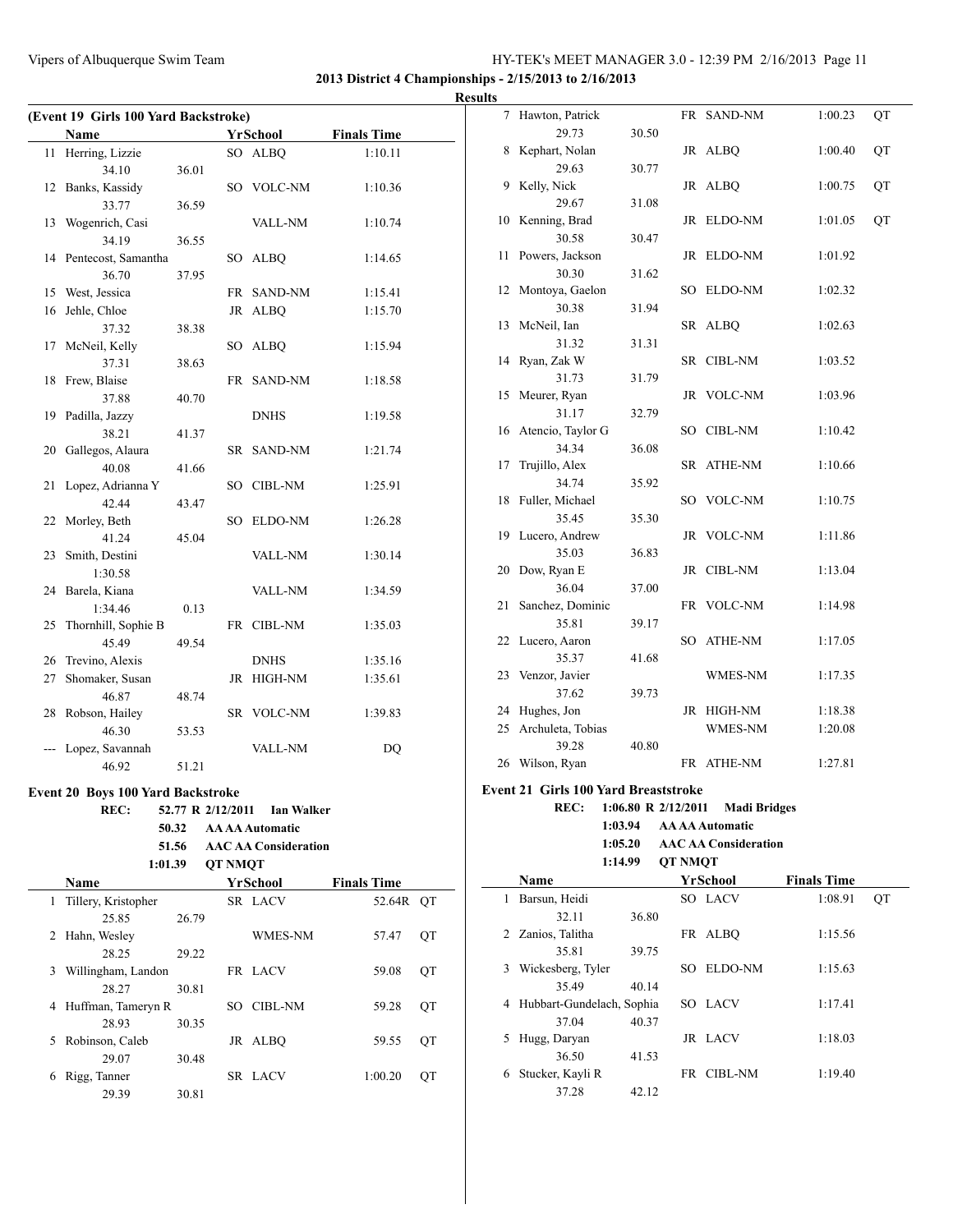**2013 District 4 Championships - 2/15/2013 to 2/16/2013**

|    | (Event 21 Girls 100 Yard Breaststroke)     |       |                     |                             |                    |    |
|----|--------------------------------------------|-------|---------------------|-----------------------------|--------------------|----|
|    | Name                                       |       |                     | YrSchool                    | <b>Finals Time</b> |    |
|    | 7 Wiercinski, Breanna                      |       |                     | FR ALBQ                     | 1:19.64            |    |
|    | 38.20                                      | 41.44 |                     |                             |                    |    |
|    | 8 Wesselink, Valerie                       |       |                     | WMES-NM                     | 1:19.87            |    |
|    | 36.60                                      | 43.27 |                     |                             |                    |    |
| 9  | Seckler, Megan                             |       |                     | SR ELDO-NM                  | 1:20.11            |    |
|    | 37.38                                      | 42.73 |                     |                             |                    |    |
|    | 10 Reinhart, Temple                        |       |                     | FR ELDO-NM                  | 1:20.41            |    |
|    | 37.52                                      | 42.89 |                     |                             |                    |    |
| 11 | McBurney, Brooke                           |       |                     | FR ALBQ                     | 1:20.50            |    |
|    | 38.73                                      | 41.77 |                     |                             |                    |    |
|    | 12 Higdon, Lauren                          |       |                     | JR VOLC-NM                  | 1:22.68            |    |
|    | 40.13                                      | 42.55 |                     |                             |                    |    |
| 13 | Ryan, Makenzie L                           |       |                     | SO CIBL-NM                  | 1:23.60            |    |
|    | 39.54                                      | 44.06 |                     |                             |                    |    |
|    | 14 Weed, Jessica A                         |       |                     | SR CIBL-NM                  | 1:23.88            |    |
|    | 39.98                                      | 43.90 |                     |                             |                    |    |
| 15 | Hawley, Audrey                             |       |                     | <b>SAND-NM</b>              | 1:23.96            |    |
|    | 39.82                                      | 44.14 |                     |                             |                    |    |
|    | 16 Winings, Taylor                         |       |                     | SO LACV                     | 1:25.72            |    |
|    | 40.94                                      | 44.78 |                     |                             |                    |    |
| 17 | Lopez, Ariana                              |       |                     | FR ALBQ                     | 1:27.23            |    |
|    | 41.82                                      | 45.41 |                     |                             |                    |    |
| 18 | Tietgens, Jessie E                         |       |                     | JR CIBL-NM                  | 1:28.02            |    |
|    | 42.37                                      | 45.65 |                     |                             |                    |    |
|    | 19 Garcia, Alexandria                      |       |                     | VALL-NM                     | 1:28.87            |    |
|    | 42.52                                      | 46.35 |                     |                             |                    |    |
|    | 20 Sisneros, Sarah                         |       |                     | SR VOLC-NM                  | 1:29.49            |    |
|    | 43.82                                      | 45.67 |                     |                             |                    |    |
| 21 | Henderson, Lilia                           |       |                     | JR ATHE-NM                  | 1:30.87            |    |
|    | 43.07                                      | 47.80 |                     |                             |                    |    |
|    | 22 Herrera, Marina                         |       |                     | RGHS-NM                     | 1:32.21            |    |
|    | 43.44                                      | 48.77 |                     |                             |                    |    |
|    | 23 Green, Claire                           |       |                     | <b>DNHS</b>                 | 1:33.61            |    |
|    | 44.15                                      | 49.46 |                     |                             |                    |    |
| 24 | Trujillo, Tatyana                          |       |                     | FR ATHE-NM                  | 1:45.03            |    |
| 25 | Pearson, Corey                             |       |                     | VALL-NM                     | 1:52.60            |    |
|    |                                            |       |                     |                             |                    |    |
|    | <b>Event 22 Boys 100 Yard Breaststroke</b> |       |                     |                             |                    |    |
|    | REC:                                       |       | 1:01.62 R 2/12/2011 | <b>Bryce Lockett</b>        |                    |    |
|    |                                            | 57.08 |                     | <b>AA AA Automatic</b>      |                    |    |
|    |                                            | 58.16 |                     | <b>AAC AA Consideration</b> |                    |    |
|    | 1:07.79                                    |       | <b>QT NMQT</b>      |                             |                    |    |
|    | Name                                       |       |                     | <b>YrSchool</b>             | <b>Finals Time</b> |    |
| 1  | Weeks, Zach                                |       |                     | SR LACV                     | 1:05.39            | QT |
|    | 31.10                                      | 34.29 |                     |                             |                    |    |
| 2  | Salazar, Lucas                             |       |                     | SR ALBQ                     | 1:06.82            | QT |
|    | 32.11                                      | 34.71 |                     |                             |                    |    |
| 3  | Bassett, Cody R                            |       |                     | SR CIBL-NM                  | 1:07.86            |    |
|    | 31.56                                      | 36.30 |                     |                             |                    |    |
|    | 4 Ansolver, John                           |       |                     | SO ELDO-NM                  | 1:08.67            |    |

31.83 36.84

32.39 36.85

32.59 36.88

5 Lamar, Dustin RGHS-NM 1:09.24

6 Cobos, Caleb JR ELDO-NM 1:09.47

| <b>Results</b> |                          |       |             |         |
|----------------|--------------------------|-------|-------------|---------|
|                | 7 Slota, Evan            |       | FR ALBQ     | 1:09.51 |
|                | 33.67                    | 35.84 |             |         |
|                | 8 Ozakyol, Addison       |       | SR SAND-NM  | 1:09.53 |
|                | 32.85                    | 36.68 |             |         |
|                | 9 Slota, Ryan            |       | SR ALBQ     | 1:10.05 |
|                | 32.74                    | 37.31 |             |         |
|                | 10 Jaramillo, Elijah     |       | SO MANZ-NM  | 1:10.12 |
|                | 32.65                    | 37.47 |             |         |
|                | 11 Strickland, Nicholas  |       | JR HIGH-NM  | 1:10.77 |
|                | 33.13                    | 37.64 |             |         |
|                | 12 Molina, Nik D         |       | JR CIBL-NM  | 1:11.53 |
|                | 32.76                    | 38.77 |             |         |
|                | 13 Ohea, Sean            |       | JR ELDO-NM  | 1:13.19 |
|                | 34.37                    | 38.82 |             |         |
|                | 14 Rosales, Paul         |       | FR SAND-NM  | 1:13.59 |
|                | 34.10                    | 39.49 |             |         |
|                | 15 Fredette, Josiah      |       | JR VOLC-NM  | 1:13.64 |
|                | 34.25                    | 39.39 |             |         |
|                | 16 Barham, Chris         |       | <b>DNHS</b> | 1:14.37 |
|                | 34.93                    | 39.44 |             |         |
|                | 17 Henderson, Augustin   |       | SR ATHE-NM  | 1:15.96 |
|                | 35.97                    | 39.99 |             |         |
|                | 18 Romero, Estevan       |       | FR SAND-NM  | 1:16.53 |
|                | 35.67                    | 40.86 |             |         |
|                | 19 Wardell, Jake         |       | SO VOLC-NM  | 1:17.68 |
|                | 36.24                    | 41.44 |             |         |
|                | 20 Garcia, Jared         |       | SO VOLC-NM  | 1:18.21 |
|                | 36.30                    | 41.91 |             |         |
|                | 21 Watts, Bryson         |       | MANZ-NM     | 1:18.73 |
|                | 22 Willingham, Riley J   |       | SO CIBL-NM  | 1:20.47 |
|                | 38.61                    | 41.86 |             |         |
|                | 23 Herndon, Parker       |       | <b>DNHS</b> | 1:20.74 |
|                | 38.47                    | 42.27 |             |         |
|                | 24 Smith, Andrew         |       | SO ELDO-NM  | 1:22.18 |
|                | 38.97                    | 43.21 |             |         |
|                | 25 Giesen, Lukas         |       | SAND-NM     | 1:24.65 |
|                | 39.79                    | 44.86 |             |         |
|                | 26 Johnson, Ian          |       | FR VOLC-NM  | 1:28.57 |
|                | 41.64                    | 46.93 |             |         |
|                | 27 Rodriguez, Edwin      |       | SO ATHE-NM  | 1:31.32 |
|                | 42.15                    | 49.17 |             |         |
|                | 28 Wheatstine, Cameron c |       | FR CIBL-NM  | 1:31.55 |
|                | 43.59                    | 47.96 |             |         |
|                | 29 Castro, Johnny        |       | SO HIGH-NM  | 1:32.44 |
|                | 40.74                    | 51.70 |             |         |
|                | 30 Garcia, Rick          |       | WMES-NM     | 1:33.12 |
|                | 45.15                    | 47.97 |             |         |
| 31             | Solomon, Jacob           |       | WMES-NM     | 1:34.18 |
|                | 43.05                    | 51.13 |             |         |
|                | 32 Vescovi, Jeff         |       | SO ATHE-NM  | 1:35.04 |
|                | 44.63                    | 50.41 |             |         |
| 33             | Cabrera, Daniel          |       | SR ATHE-NM  | 1:35.81 |
|                | --- Freimanis, Luke      |       | JR LACV     | DQ      |
|                | 33.74                    | 38.37 |             |         |
| ---            | Castro, Anthony          |       | SO HIGH-NM  | DQ      |
|                | 37.33                    | 41.82 |             |         |
|                |                          |       |             |         |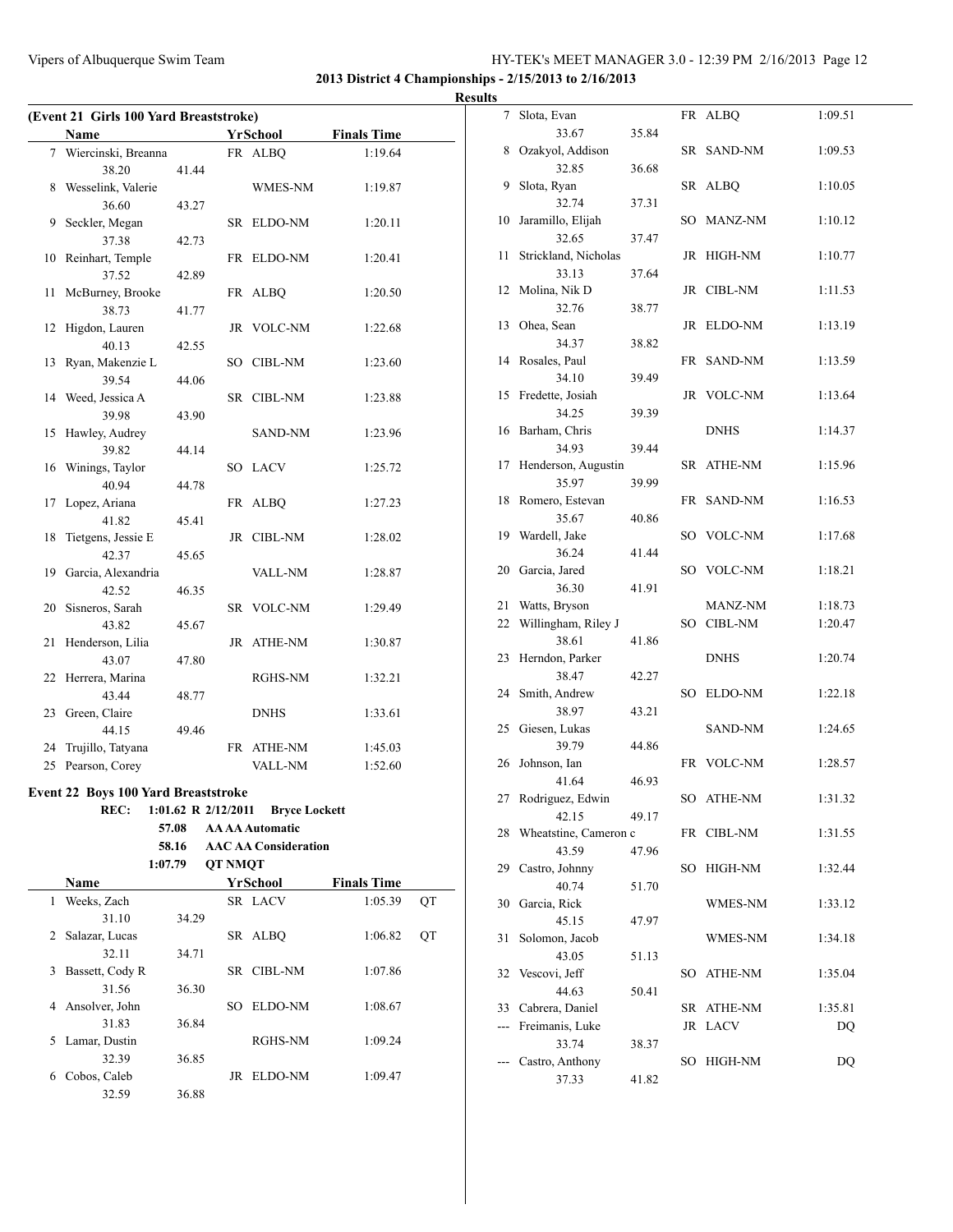**Results**

|    | S. Rodriguez, M. Morrell, O. Morrell, K. Cleto |         |                           |                             |                         |    |  |
|----|------------------------------------------------|---------|---------------------------|-----------------------------|-------------------------|----|--|
|    |                                                | 3:30.14 |                           | <b>AA AA Automatic</b>      |                         |    |  |
|    |                                                | 3:33.53 |                           | <b>AAC AA Consideration</b> |                         |    |  |
|    |                                                | 4:17.79 | <b>QT NMQT</b>            |                             |                         |    |  |
|    | Team                                           |         |                           | Relay                       | <b>Finals Time</b>      |    |  |
| 1  | <b>LACV</b>                                    |         |                           | A                           | 3:46.53                 | QT |  |
|    | 1) Hugg, Daryan JR                             |         |                           |                             | 2) Ripley, Josie SR     |    |  |
|    | 3) Swisher, Miriam SR                          |         |                           |                             | 4) Fellows, Nika JR     |    |  |
|    | 28.74                                          | 1:00.35 |                           | 28.21                       | 58.74                   |    |  |
|    | 26.04                                          | 54.57   |                           | 25.57                       | 52.87                   |    |  |
|    | 2 ELDO-NM                                      |         |                           | A                           | 3:47.81                 | QT |  |
|    | 1) Rivenbark, Ellie FR                         |         | 2) Hanks, Sydney FR       |                             |                         |    |  |
|    | 3) Wickesberg, Tyler SO                        |         |                           |                             | 4) Wray, Jordan SR      |    |  |
|    | 26.09                                          | 54.18   |                           | 28.51                       | 1:00.01                 |    |  |
|    | 27.61                                          | 57.38   |                           | 26.69                       | 56.24                   |    |  |
| 3  | <b>SAND-NM</b>                                 |         |                           | A                           | 3:50.72                 | QT |  |
|    | 1) Miller, Sasha SR                            |         |                           |                             | 2) Scholand, Aine FR    |    |  |
|    | 3) Key, Amanda FR                              |         |                           |                             | 4) Matsko, Jackie FR    |    |  |
|    | 27.46                                          | 58.98   |                           | 27.74                       | 59.33                   |    |  |
|    | 26.29                                          | 55.75   |                           | 26.65                       | 56.66                   |    |  |
| 4  | <b>ALBO</b>                                    |         |                           | A                           | 3:59.83                 | QT |  |
|    | 1) Zamora, Felicia SR                          |         | 2) Wiercinski, Breanna FR |                             |                         |    |  |
|    | 3) Romig, Hannah SR                            |         |                           |                             | 4) Pino, Cassaundra SO  |    |  |
|    | 28.12                                          | 58.75   |                           | 30.11                       | 1:02.55                 |    |  |
|    | 29.83                                          | 1:03.96 |                           | 25.88                       | 54.57                   |    |  |
|    | 5 CIBL-NM                                      |         |                           | A                           | 4:01.64                 | QT |  |
|    | 1) Barnes, Tessla J JR                         |         |                           | 2) Wood, Lauren E JR        |                         |    |  |
|    | 3) Duckett, Hannah N FR                        |         |                           |                             | 4) Whitezell, Harlee SO |    |  |
|    | 28.77                                          | 1:00.69 |                           | 30.75                       | 1:03.87                 |    |  |
|    | 29.77                                          | 1:00.69 |                           | 26.81                       | 56.39                   |    |  |
| 6  | <b>LACV</b>                                    |         |                           | B                           | 4:03.91                 | QT |  |
|    | 1) Woodfield, Kelsey JR                        |         |                           | 2) Weeks, Libby SO          |                         |    |  |
|    | 3) Harris, Christine FR                        |         |                           |                             | 4) Ripley, Kate SO      |    |  |
|    | 28.57                                          | 1:00.39 |                           | 12.83                       | 30.62                   |    |  |
|    | 32.82                                          | 1:32.94 |                           | 28.04                       | 59.96                   |    |  |
| 7  | <b>VOLC-NM</b>                                 |         |                           | A                           | 4:08.94                 | QT |  |
|    | 1) Geck, Emma JR                               |         |                           | 2) Elena, Padilla JR        |                         |    |  |
|    | 3) Madigan, Reagan JR                          |         |                           |                             | 4) Higdon, Lauren JR    |    |  |
|    | 28.40                                          | 58.74   |                           | 30.22                       | 1:03.40                 |    |  |
|    | 30.32                                          | 1:04.00 |                           | 29.42                       | 1:02.80                 |    |  |
| 8  | SAND-NM                                        |         |                           | B                           | 4:23.08                 |    |  |
|    | 1) Edgmon, Madi                                |         |                           |                             | 2) Drummond, Elise FR   |    |  |
|    | 3) Frew, Blaise FR                             |         |                           |                             | 4) West, Jessica FR     |    |  |
|    | 29.99                                          | 1:03.04 |                           | 29.00                       | 1:01.29                 |    |  |
|    | 34.51                                          | 1:10.57 |                           | 33.45                       | 1:08.18                 |    |  |
| 9  | <b>ALBQ</b>                                    |         |                           | B                           | 4:25.39                 |    |  |
|    | 1) Zanios, Talitha FR                          |         |                           | 2) Pentecost, Samantha SO   |                         |    |  |
|    | 3) Croasdell, Emily SO                         |         |                           |                             | 4) Sarason, Sage SR     |    |  |
|    | 30.87                                          | 1:03.22 |                           | 32.28                       | 1:08.60                 |    |  |
|    | 32.15                                          | 1:07.36 |                           | 30.39                       | 1:06.21                 |    |  |
| 10 | <b>CIBL-NM</b>                                 |         |                           | B                           | 4:31.88                 |    |  |
|    | 1) Hightower, Kaycee L SO                      |         | 2) Stucker, Kayli R FR    |                             |                         |    |  |
|    | 3) Weed, Jessica A SR                          |         |                           |                             | 4) Breden, Larisa E SR  |    |  |
|    | 32.55                                          | 1:09.09 |                           | 32.37                       | 1:05.72                 |    |  |
|    | 33.84                                          | 1:21.95 |                           | 20.79                       | 55.12                   |    |  |

| lts |                                               |         |                     |                             |                          |                    |    |
|-----|-----------------------------------------------|---------|---------------------|-----------------------------|--------------------------|--------------------|----|
| 11  | ELDO-NM                                       |         |                     | B                           |                          | 4:33.68            |    |
|     | 1) McDonald, Natalia SO                       |         |                     | 2) Baca, Kristen SR         |                          |                    |    |
|     | 3) Jehle, Lauren FR                           |         |                     | 4) Wittler, Riley FR        |                          |                    |    |
|     | 32.39                                         | 1:10.58 |                     | 32.59                       | 1:10.80                  |                    |    |
|     | 31.65                                         | 1:07.09 |                     | 31.35                       | 1:05.21                  |                    |    |
|     | 12 VOLC-NM                                    |         |                     | B                           |                          | 4:35.26            |    |
|     | 1) Reynolds, Ashley FR                        |         |                     |                             | 2) Robson, Natalie FR    |                    |    |
|     | 3) Monge, Julia JR                            |         |                     |                             | 4) Grajeda, Trisha SR    |                    |    |
|     | 30.20                                         | 1:04.29 |                     | 33.10                       | 1:09.44                  |                    |    |
|     | 33.02                                         | 1:10.36 |                     | 34.26                       | 1:11.17                  |                    |    |
| 13  | <b>VALL-NM</b>                                |         |                     | A                           |                          | 4:50.45            |    |
|     | 1) Wogenrich, Casi                            |         |                     | 2) Sanchez, Martina         |                          |                    |    |
|     | 3) Marra, Melanie                             |         |                     | 4) Ortega, Gabby            |                          |                    |    |
|     | 29.63                                         | 1:02.58 |                     | 37.54                       | 1:20.63                  |                    |    |
|     | 38.15                                         | 1:23.89 |                     | 27.85                       | 1:03.35                  |                    |    |
|     | 14 MANZ-NM                                    |         |                     | A                           |                          | 5:00.25            |    |
|     | 1) Blankenship, Beth SO                       |         |                     | 2) Still, Alana FR          |                          |                    |    |
|     | 3) O'Brien, Faun FR                           |         |                     |                             | 4) Schlavin, Michelle JR |                    |    |
|     | 31.13                                         | 1:04.69 |                     | 17.29                       | 38.72                    |                    |    |
|     | 46.73                                         | 1:29.58 |                     | 48.34                       | 1:47.26                  |                    |    |
|     | 15 WMES-NM                                    |         |                     | A                           |                          | 5:25.82            |    |
|     | 1) Galindro, Jasmine                          |         |                     | 2) Campa, Jessica           |                          |                    |    |
|     | 3) Wesselink, Valerie                         |         |                     | 4) James, Damariz           |                          |                    |    |
|     |                                               |         |                     |                             |                          |                    |    |
|     | 33.56                                         | 1:16.95 |                     | 34.91                       | 1:18.03                  |                    |    |
|     | 34.93                                         | 1:16.33 |                     | 1:34.51                     |                          |                    |    |
|     | 16 VALL-NM                                    |         |                     | B                           |                          | 5:40.09            |    |
|     | 1) Smith, Destini                             |         |                     | 2) Lopez, Savannah          |                          |                    |    |
|     | 3) Vidro, Rebecca                             |         |                     | 4) Barela, Kiana            |                          |                    |    |
|     | 1:43.84                                       | 2:06.83 |                     | 47.34                       | 1:26.57                  |                    |    |
|     | 54.50                                         | 1:25.60 |                     | 13.97                       | 41.09                    |                    |    |
|     | <b>Event 24 Boys 400 Yard Freestyle Relay</b> |         |                     |                             |                          |                    |    |
|     | <b>REC:</b>                                   |         | 3:20.36 R 2/12/2011 | <b>ELDO</b>                 |                          |                    |    |
|     | I. Walker, K. Zibbon, T. Babuska, J. Hanks    |         |                     |                             |                          |                    |    |
|     |                                               | 3:07.94 |                     | <b>AA AA Automatic</b>      |                          |                    |    |
|     |                                               | 3:10.99 |                     | <b>AAC AA Consideration</b> |                          |                    |    |
|     |                                               | 3:45.09 | <b>QT NMQT</b>      |                             |                          |                    |    |
|     | Team                                          |         |                     | Relay                       |                          | <b>Finals Time</b> |    |
| 1   | LACV                                          |         |                     | A                           |                          | 3:16.04R           | QT |
|     | 1) Weeks, Zach SR                             |         |                     |                             | 2) Freimanis, Luke JR    |                    |    |
|     | 3) Tillery, Kristopher SR                     |         |                     |                             | 4) Klein, Stephen JR     |                    |    |
|     | 24.30                                         | 49.99   |                     | 23.86                       | 50.35                    |                    |    |
|     | 22.63                                         | 47.31   |                     | 23.14                       | 48.39                    |                    |    |
|     |                                               |         |                     | A                           |                          |                    |    |
| 2   | ELDO-NM                                       |         |                     |                             |                          | 3:16.91R           | QT |
|     | 1) Roberson, Ian SR                           |         |                     | 2) Gullick, Gus JR          |                          |                    |    |
|     | 3) Hanks, Jonah SR                            |         |                     |                             | 4) Babuska, Tomas SR     |                    |    |
|     | 24.13                                         | 50.54   |                     | 22.51                       | 48.28                    |                    |    |
|     | 23.94                                         | 49.57   |                     | 23.17                       | 48.52                    |                    |    |
| 3   | <b>ALBQ</b>                                   |         |                     | А                           |                          | 3:28.68            | QT |
|     | 1) Owen, Thomas SR                            |         |                     | 2) McNeil, Ian SR           |                          |                    |    |
|     | 3) Chavez, Jude SO                            |         |                     | 4) Shuey, Conor JR          |                          |                    |    |
|     | 24.57                                         | 51.94   |                     | 24.78                       | 52.06                    |                    |    |
|     | 25.77                                         | 53.22   |                     | 24.48                       | 51.46                    |                    |    |
|     |                                               |         |                     |                             |                          |                    | QT |
| 4   | <b>CIBL-NM</b>                                |         |                     | А                           |                          | 3:32.23            |    |
|     | 1) Jones, Quentin M JR                        |         |                     |                             | 2) Johnson, Brandon L SR |                    |    |
|     | 3) Huffman, Tameryn R SO                      |         |                     |                             | 4) Melchor, Edgar JR     |                    |    |
|     | 25.46                                         | 54.10   |                     | 26.48                       | 56.51                    |                    |    |